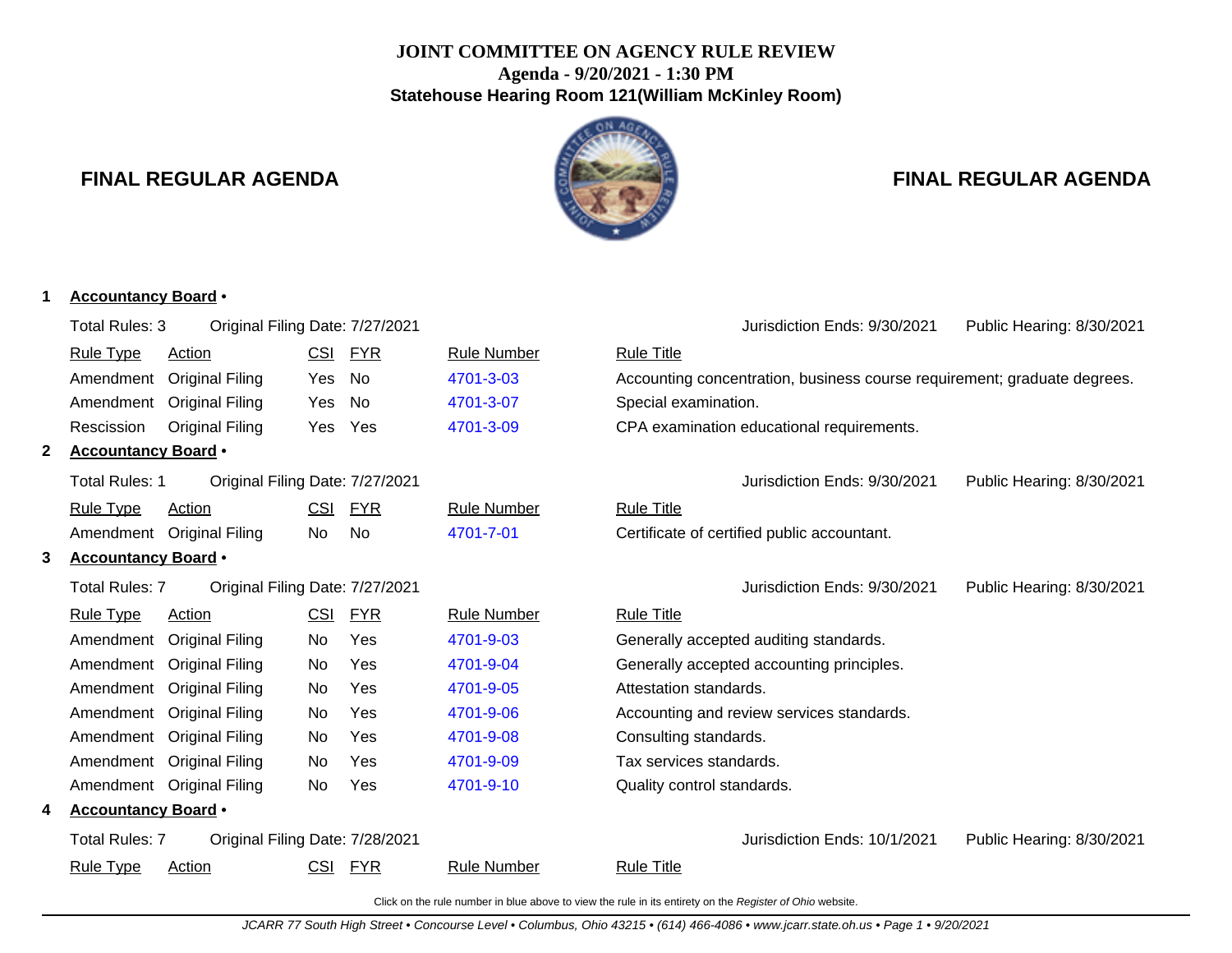# **JOINT COMMITTEE ON AGENCY RULE REVIEW**

**9/20/2021 - 1:30 PM**

# **Statehouse Hearing Room 121(William McKinley Room)**

# **FINAL REGULAR AGENDA**

|   | Amendment                  | <b>Original Filing</b>                   | Yes        | Yes        | 4701-11-03                                                                                                                                    | Contingent fees.                  |                                                                |                           |
|---|----------------------------|------------------------------------------|------------|------------|-----------------------------------------------------------------------------------------------------------------------------------------------|-----------------------------------|----------------------------------------------------------------|---------------------------|
|   |                            | Amendment Original Filing                | Yes        | Yes        | 4701-11-04                                                                                                                                    | Commissions and referral fees.    |                                                                |                           |
|   |                            | Amendment Original Filing                | Yes        | Yes        | 4701-11-05                                                                                                                                    | Form of practice and name.        |                                                                |                           |
|   |                            | Amendment Original Filing                | Yes        | Yes        | 4701-11-06                                                                                                                                    | Retention of client records.      |                                                                |                           |
|   |                            | Amendment Original Filing                | Yes        | Yes        | 4701-11-07                                                                                                                                    | Board communications.             |                                                                |                           |
|   |                            | Amendment Original Filing                | Yes        | Yes        | 4701-11-09                                                                                                                                    | Acts discreditable.               |                                                                |                           |
|   |                            | Amendment Original Filing                | Yes        | Yes        | 4701-11-10                                                                                                                                    |                                   | Application of ethics rules to non-CPA owners.                 |                           |
| 5 | <b>Accountancy Board .</b> |                                          |            |            |                                                                                                                                               |                                   |                                                                |                           |
|   | <b>Total Rules: 2</b>      | Original Filing Date: 7/28/2021          |            |            |                                                                                                                                               |                                   | Jurisdiction Ends: 10/1/2021                                   | Public Hearing: 8/30/2021 |
|   | <b>Rule Type</b>           | <b>Action</b>                            | CSI        | <b>FYR</b> | <b>Rule Number</b>                                                                                                                            | <b>Rule Title</b>                 |                                                                |                           |
|   |                            | Amendment Original Filing                | Yes.       | No         | 4701-15-04                                                                                                                                    |                                   | Measurement of continuing education credit; types of programs. |                           |
|   |                            | Amendment Original Filing                | Yes        | No         | 4701-15-11                                                                                                                                    |                                   | Required continuing education programs.                        |                           |
| 6 | <b>Accountancy Board •</b> |                                          |            |            |                                                                                                                                               |                                   |                                                                |                           |
|   | <b>Total Rules: 3</b>      | Original Filing Date: 7/28/2021          |            |            |                                                                                                                                               |                                   | Jurisdiction Ends: 10/1/2021                                   | Public Hearing: 8/30/2021 |
|   | <b>Rule Type</b>           | <b>Action</b>                            | <b>CSI</b> | <b>FYR</b> | <b>Rule Number</b>                                                                                                                            | <b>Rule Title</b>                 |                                                                |                           |
|   | Amendment                  | <b>Original Filing</b>                   | No         | <b>No</b>  | 4701-17-01                                                                                                                                    |                                   | Education assistance program definitions.                      |                           |
|   |                            | Amendment Original Filing                | No         | <b>No</b>  | 4701-17-02                                                                                                                                    | Scholarship eligibility criteria. |                                                                |                           |
|   |                            | Amendment Original Filing                | No         | <b>No</b>  | 4701-17-04                                                                                                                                    |                                   | Scholarship procedure; fund balance.                           |                           |
| 7 | <b>Accountancy Board •</b> |                                          |            |            |                                                                                                                                               |                                   |                                                                |                           |
|   | <b>Total Rules: 1</b>      | Original Filing Date: 7/28/2021          |            |            |                                                                                                                                               |                                   | Jurisdiction Ends: 10/1/2021                                   | Public Hearing: 8/30/2021 |
|   | <b>Rule Type</b>           | <b>Action</b>                            | <b>CSI</b> | <b>FYR</b> | <b>Rule Number</b>                                                                                                                            | <b>Rule Title</b>                 |                                                                |                           |
|   |                            | Amendment Original Filing                | No.        | Yes        | 4701-19-02                                                                                                                                    | Complaints and investigations.    |                                                                |                           |
| 8 |                            | <b>Bureau of Workers' Compensation •</b> |            |            |                                                                                                                                               |                                   |                                                                |                           |
|   | <b>Total Rules: 2</b>      | Original Filing Date: 7/23/2021          |            |            |                                                                                                                                               |                                   | Jurisdiction Ends: 9/26/2021                                   | Public Hearing: 8/31/2021 |
|   | <b>Rule Type</b>           | Action                                   | <b>CSI</b> | <b>FYR</b> | <b>Rule Number</b>                                                                                                                            | <b>Rule Title</b>                 |                                                                |                           |
|   |                            | Amendment Original Filing                | Yes        | No         | 4123-3-18                                                                                                                                     | Appellate procedure.              |                                                                |                           |
|   |                            | Amendment Original Filing                | Yes.       | No         | 4123-3-34                                                                                                                                     | Settlement of state fund claims.  |                                                                |                           |
| 9 | Department of Aging .      |                                          |            |            |                                                                                                                                               |                                   |                                                                |                           |
|   | <b>Total Rules: 1</b>      | Original Filing Date: 7/26/2021          |            |            | Date of Revised Filing: 8/12/2021<br>Click on the rule number in blue above to view the rule in its entirety on the Register of Ohio website. |                                   | Jurisdiction Ends: 9/29/2021                                   | Public Hearing: 8/26/2021 |

JCARR 77 South High Street • Concourse Level • Columbus, Ohio 43215 • (614) 466-4086 • www.jcarr.state.oh.us • Page 2 • 9/20/2021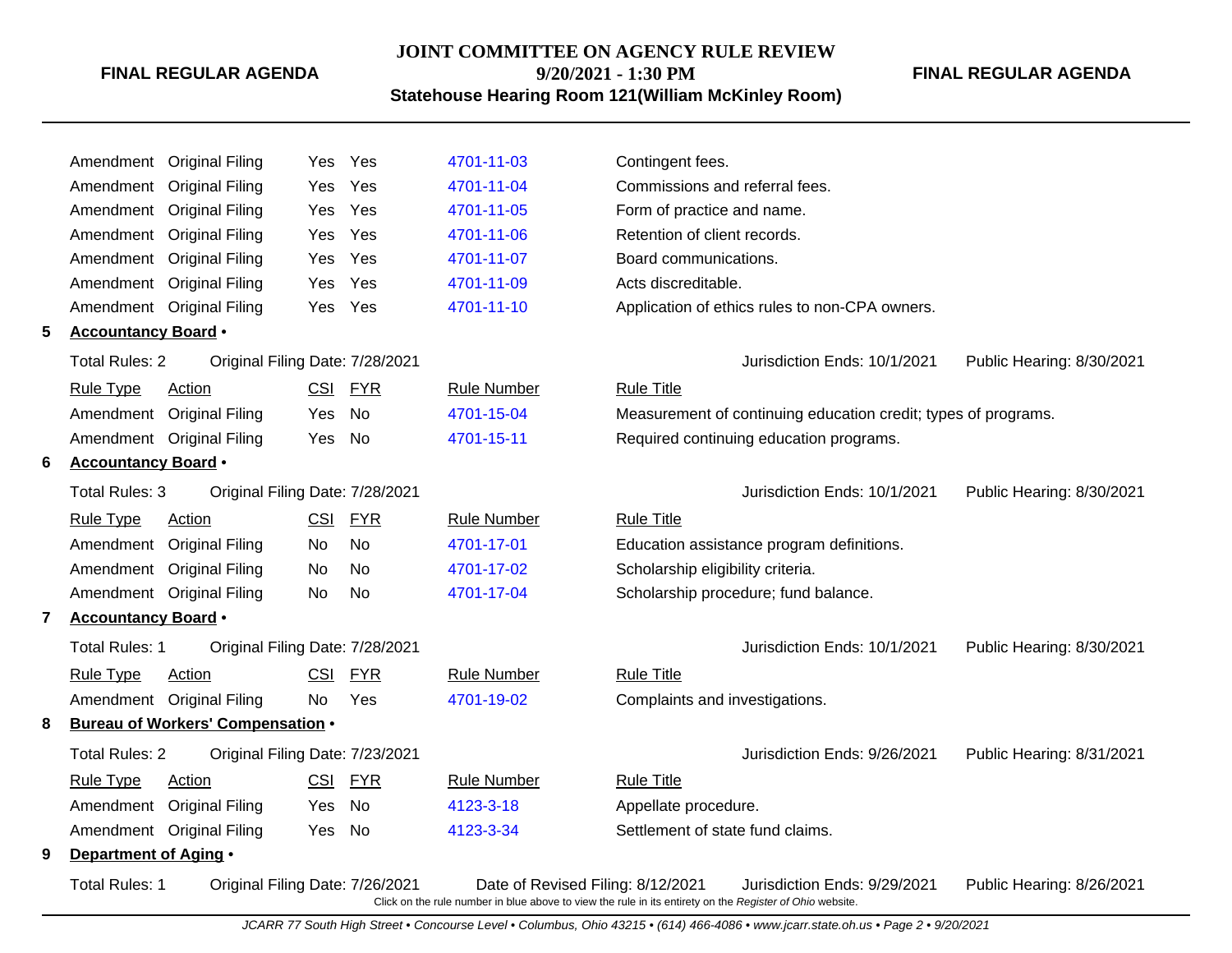# **JOINT COMMITTEE ON AGENCY RULE REVIEW**

**9/20/2021 - 1:30 PM**

**Statehouse Hearing Room 121(William McKinley Room)**

**FINAL REGULAR AGENDA**

| <b>Rule Type</b>      | Action                                                           | <b>CSI</b> | FYR        | <b>Rule Number</b>               | <b>Rule Title</b>                    |                                                                                                                                                       |                           |
|-----------------------|------------------------------------------------------------------|------------|------------|----------------------------------|--------------------------------------|-------------------------------------------------------------------------------------------------------------------------------------------------------|---------------------------|
| New Rule              | <b>Revised Filing</b>                                            | Yes No     |            | 173-1-04                         | emergency.                           | ODA-administered programs during the federal COVID-19 public health                                                                                   |                           |
|                       | 10 Department of Commerce . Division of Industrial Compliance    |            |            |                                  |                                      |                                                                                                                                                       |                           |
| Total Rules: 1        | Original Filing Date: 8/4/2021                                   |            |            |                                  |                                      | Jurisdiction Ends: 10/8/2021                                                                                                                          | Public Hearing: 9/8/2021  |
| <b>Rule Type</b>      | Action                                                           | <b>CSI</b> | <b>FYR</b> | <b>Rule Number</b>               | <b>Rule Title</b>                    |                                                                                                                                                       |                           |
| Amendment             | <b>Original Filing</b>                                           |            | Yes Yes    | 1301:3-3-01                      | Bedding lab fees.                    |                                                                                                                                                       |                           |
|                       | 11 Department of Developmental Disabilities . Community Services |            |            |                                  |                                      |                                                                                                                                                       |                           |
| Total Rules: 1        | Original Filing Date: 7/30/2021                                  |            |            |                                  |                                      | Jurisdiction Ends: 10/3/2021                                                                                                                          | Public Hearing: 8/31/2021 |
| <b>Rule Type</b>      | Action                                                           | CSI        | <b>FYR</b> | <b>Rule Number</b>               | <b>Rule Title</b>                    |                                                                                                                                                       |                           |
| Rescission            | <b>Original Filing</b>                                           |            | Yes Yes    | 5123:2-7-08                      | days.                                | Intermediate care facilities for individuals with intellectual disabilities - bed-hold                                                                |                           |
|                       | 12 Department of Developmental Disabilities .                    |            |            |                                  |                                      |                                                                                                                                                       |                           |
| Total Rules: 1        | Original Filing Date: 7/30/2021                                  |            |            | Date of Revised Filing: 9/3/2021 |                                      | Jurisdiction Ends: 10/3/2021                                                                                                                          | Public Hearing: 8/31/2021 |
| <b>Rule Type</b>      | Action                                                           |            | CSI FYR    | <b>Rule Number</b>               | <b>Rule Title</b>                    |                                                                                                                                                       |                           |
| New Rule              | <b>Revised Filing</b>                                            | Yes No     |            | 5123-7-08                        | days.                                | Intermediate care facilities for individuals with intellectual disabilities - bed-hold                                                                |                           |
|                       | 13 Department of Developmental Disabilities .                    |            |            |                                  |                                      |                                                                                                                                                       |                           |
| <b>Total Rules: 2</b> | Original Filing Date: 7/30/2021                                  |            |            |                                  |                                      | Jurisdiction Ends: 10/3/2021                                                                                                                          | Public Hearing: 8/31/2021 |
| <b>Rule Type</b>      | Action                                                           |            | CSI FYR    | <b>Rule Number</b>               | <b>Rule Title</b>                    |                                                                                                                                                       |                           |
|                       | Amendment Original Filing                                        | Yes        | - No       | 5123-9-12                        |                                      | Home and community-based services waivers - assistive technology under the<br>individual options, level one, and self-empowered life funding waivers. |                           |
|                       | Amendment Original Filing                                        | Yes No     |            | 5123-9-48                        | under the individual options waiver. | Home and community-based services waivers - community transition under the                                                                            |                           |
|                       | 14 Department of Developmental Disabilities .                    |            |            |                                  |                                      |                                                                                                                                                       |                           |
| Total Rules: 4        | Original Filing Date: 7/30/2021                                  |            |            |                                  |                                      | Jurisdiction Ends: 10/3/2021                                                                                                                          | Public Hearing: 8/31/2021 |
| <b>Rule Type</b>      | <b>Action</b>                                                    |            | CSI FYR    | <b>Rule Number</b>               | <b>Rule Title</b>                    |                                                                                                                                                       |                           |
| Amendment             | <b>Original Filing</b>                                           | Yes        | No         | 5123-9-06                        |                                      | Home and community-based services waivers - documentation and payment for<br>services under the individual options and level one waivers.             |                           |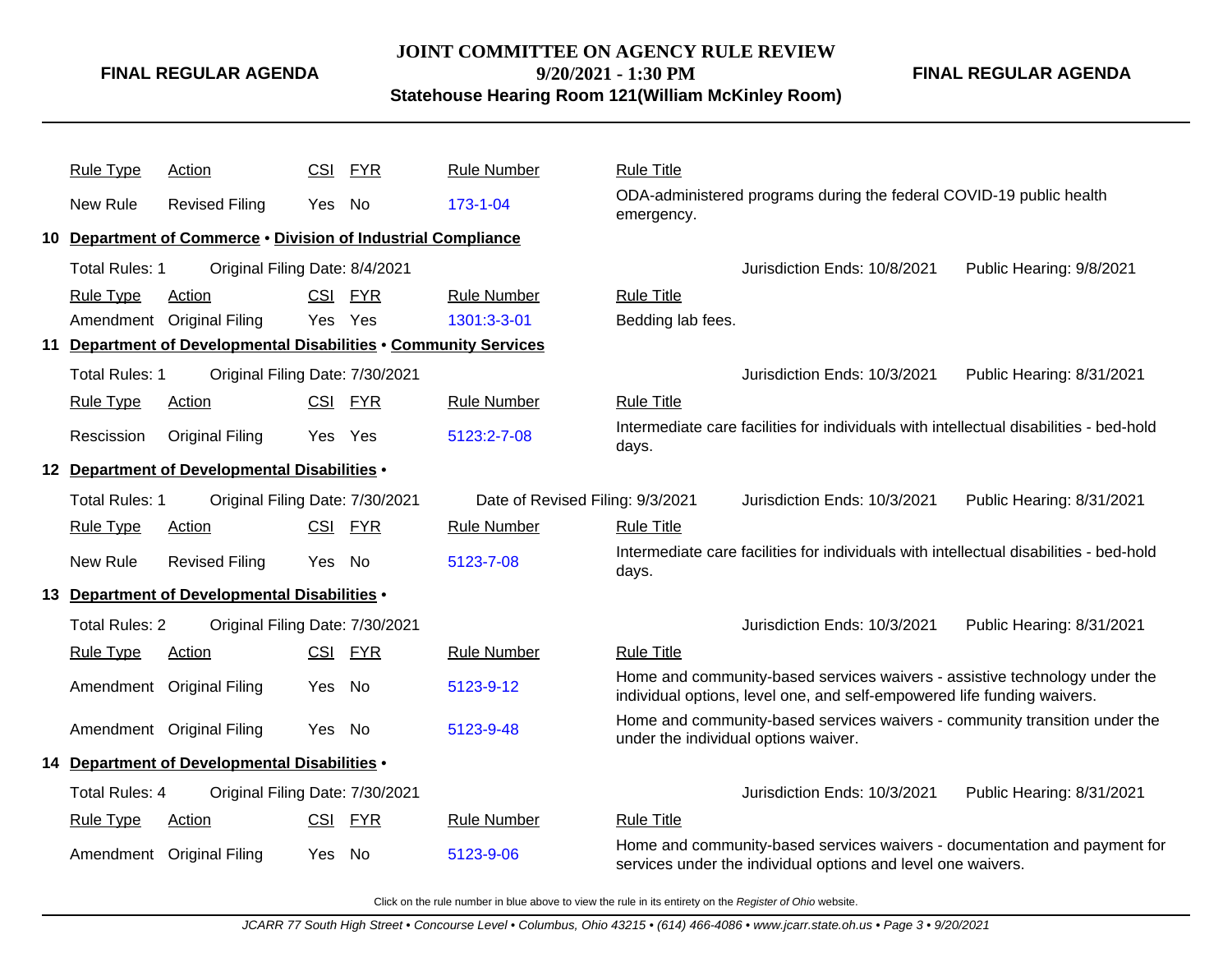### **JOINT COMMITTEE ON AGENCY RULE REVIEW**

**9/20/2021 - 1:30 PM**

# **Statehouse Hearing Room 121(William McKinley Room)**

**FINAL REGULAR AGENDA**

|                       | Amendment Original Filing                                              | Yes No     |            | 5123-9-14                        |                                 | individual options, level one, and self-empowered life funding waivers.                                                                            | Home and community-based services waivers - vocational habilitation under the        |
|-----------------------|------------------------------------------------------------------------|------------|------------|----------------------------------|---------------------------------|----------------------------------------------------------------------------------------------------------------------------------------------------|--------------------------------------------------------------------------------------|
|                       | Amendment Original Filing                                              | Yes No     |            | 5123-9-17                        |                                 | Home and community-based services waivers - adult day support under the<br>individual options, level one, and self-empowered life funding waivers. |                                                                                      |
|                       | Amendment Original Filing                                              | Yes No     |            | 5123-9-33                        | options waiver.                 |                                                                                                                                                    | Home and community-based services waivers - shared living under the individual       |
|                       | 15 Department of Job and Family Services . Child Support               |            |            |                                  |                                 |                                                                                                                                                    |                                                                                      |
| <b>Total Rules: 1</b> | Original Filing Date: 7/15/2021                                        |            |            | Date of Refiled Filing: 9/7/2021 |                                 | Jurisdiction Ends: 10/7/2021                                                                                                                       | Public Hearing: 8/18/2021                                                            |
| <b>Rule Type</b>      | Action                                                                 | CSI        | <b>FYR</b> | <b>Rule Number</b>               | <b>Rule Title</b>               |                                                                                                                                                    |                                                                                      |
|                       | Amendment Refiled Filing                                               | No         | Yes        | 5101:12-55-10.3                  | Issuing a withdrawal directive. |                                                                                                                                                    |                                                                                      |
|                       | 16 Department of Job and Family Services . Division of Food Stamps     |            |            |                                  |                                 |                                                                                                                                                    |                                                                                      |
| Total Rules: 1        | Original Filing Date: 8/6/2021                                         |            |            |                                  |                                 | Jurisdiction Ends: 10/10/2021                                                                                                                      | Public Hearing:                                                                      |
| <b>Rule Type</b>      | <b>Action</b>                                                          | <b>CSI</b> | <u>FYR</u> | <b>Rule Number</b>               | <b>Rule Title</b>               |                                                                                                                                                    |                                                                                      |
|                       | Amendment Original Filing                                              | No         | Yes        | 5101:4-6-11                      | employment.                     |                                                                                                                                                    | Food assistance: determining eligibility of assistance groups with income from self- |
|                       | 17 Department of Job and Family Services . Division of Social Services |            |            |                                  |                                 |                                                                                                                                                    |                                                                                      |
| Total Rules: 10       | Original Filing Date: 7/28/2021                                        |            |            |                                  |                                 | Jurisdiction Ends: 10/1/2021                                                                                                                       | Public Hearing: 9/1/2021                                                             |
| <b>Rule Type</b>      | Action                                                                 | CSI        | <b>FYR</b> | <b>Rule Number</b>               | <b>Rule Title</b>               |                                                                                                                                                    |                                                                                      |
| Amendment             | <b>Original Filing</b>                                                 | Yes        | Yes        | 5101:2-12-11                     |                                 | Indoor and outdoor space requirements for a licensed child care center.                                                                            |                                                                                      |
|                       | Amendment Original Filing                                              | <b>Yes</b> | Yes        | 5101:2-12-13                     |                                 | Sanitary equipment and environment for a licensed child care center.                                                                               |                                                                                      |
|                       | Amendment Original Filing                                              | Yes        | Yes        | 5101:2-12-16                     |                                 | Emergency and health-related plans for a licensed child care center.                                                                               |                                                                                      |
|                       | Amendment Original Filing                                              | Yes        | Yes        | 5101:2-12-17                     |                                 | Programming and materials for a licensed child care center.                                                                                        |                                                                                      |
|                       | Amendment Original Filing                                              | Yes        | Yes        | 5101:2-12-18                     |                                 | Group size and ratios for a licensed child care center.                                                                                            |                                                                                      |
|                       | Amendment Original Filing                                              | Yes        | Yes        | 5101:2-12-19                     |                                 | Supervision of children and child guidance for a licensed child care center.                                                                       |                                                                                      |
|                       | Amendment Original Filing                                              | Yes        | Yes        | 5101:2-12-20                     |                                 | Sleeping and napping requirements for a licensed child care center.                                                                                |                                                                                      |
|                       | Amendment Original Filing                                              | Yes        | Yes        | 5101:2-12-21                     |                                 | Evening and overnight care for a licensed child care center.                                                                                       |                                                                                      |
|                       | Amendment Original Filing                                              | Yes        | Yes        | 5101:2-12-23                     |                                 | Infant care and diaper care for a licensed child care center.                                                                                      |                                                                                      |
|                       | Amendment Original Filing                                              | Yes Yes    |            | 5101:2-12-24                     |                                 | Swimming and water safety requirements for a licensed child care center.                                                                           |                                                                                      |
|                       | 18 Department of Job and Family Services . Division of Social Services |            |            |                                  |                                 |                                                                                                                                                    |                                                                                      |
|                       |                                                                        |            |            |                                  |                                 |                                                                                                                                                    |                                                                                      |

Total Rules: 12 Original Filing Date: 7/28/2021 **Material Accord Public Hearing: 9/1/2021** Public Hearing: 9/1/2021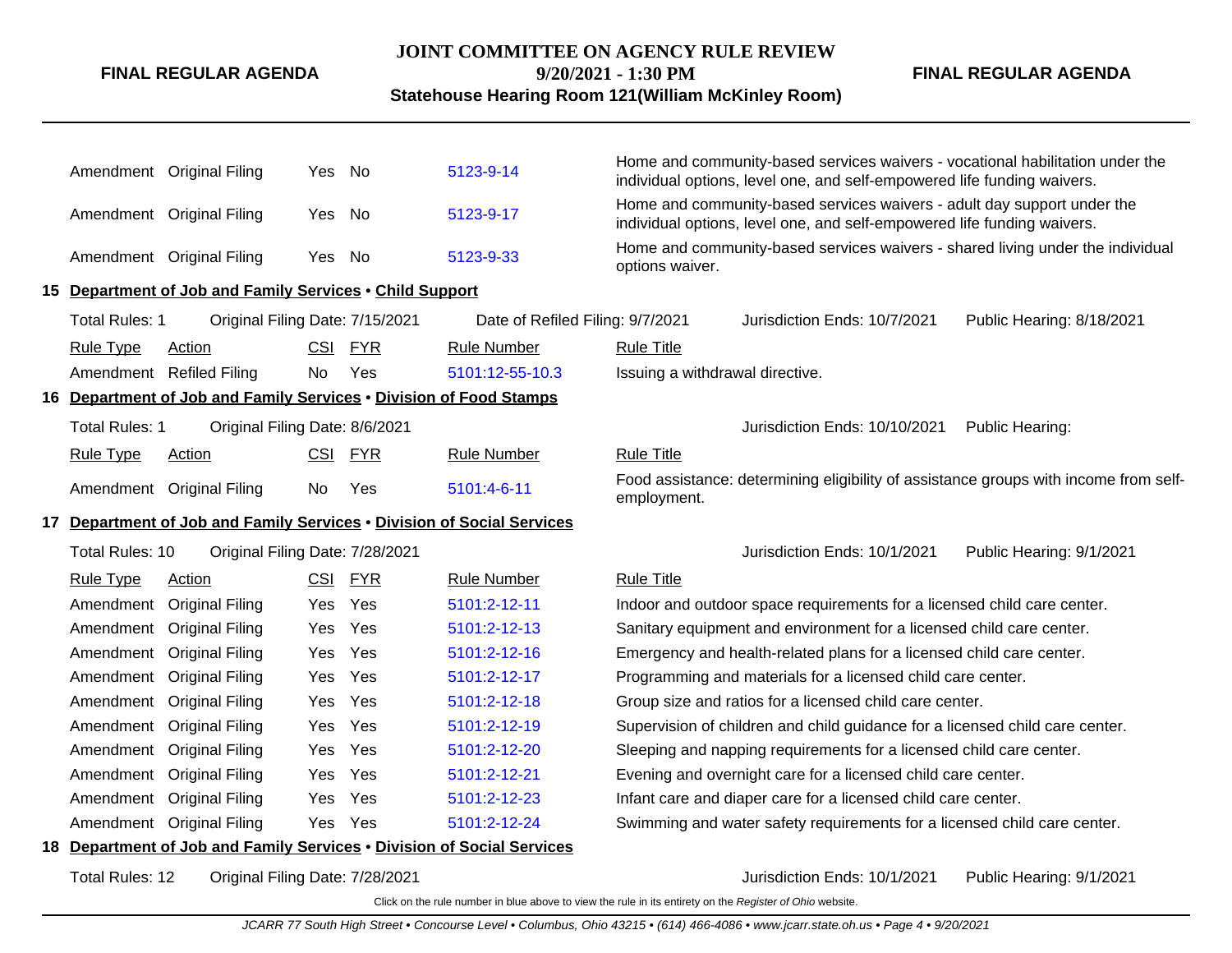#### **JOINT COMMITTEE ON AGENCY RULE REVIEW 9/20/2021 - 1:30 PM**

**FINAL REGULAR AGENDA**

**Statehouse Hearing Room 121(William McKinley Room)**

| <u>Rule Type</u> | Action                    | CSI | <b>FYR</b> | <b>Rule Number</b> | <b>Rule Title</b> |
|------------------|---------------------------|-----|------------|--------------------|-------------------|
| Amendment        | <b>Original Filing</b>    |     | Yes Yes    | 5101:2-13-11       | Indoor an         |
|                  | Amendment Original Filing |     | Yes Yes    | 5101:2-13-12       | Safe equi         |
|                  | Amendment Original Filing |     | Yes Yes    | 5101:2-13-13       | Sanitary e        |
|                  | Amendment Original Filing |     | Yes Yes    | 5101:2-13-16       | Emergen           |
|                  | Amendment Original Filing |     | Yes Yes    | 5101:2-13-17       | Programn          |
|                  | Amendment Original Filing |     | Yes Yes    | 5101:2-13-18       | Group siz         |
|                  | Amendment Original Filing |     | Yes Yes    | 5101:2-13-19       | Supervisi         |
|                  | Amendment Original Filing |     | Yes Yes    | 5101:2-13-20       | Sleeping          |
|                  | Amendment Original Filing |     | Yes Yes    | 5101:2-13-21       | Evening a         |
|                  | Amendment Original Filing |     | Yes Yes    | 5101:2-13-23       | Infant car        |
|                  | Amendment Original Filing |     | Yes Yes    | 5101:2-13-24       | Swimming          |
|                  | Amendment Original Filing | No. | <b>Yes</b> | 5101:2-13-26       | County a          |
|                  |                           |     |            |                    |                   |

#### **19 Department of Job and Family Services** • **Division of Social Services**

| Total Rules: 3   | Original Filing Date: 7/28/2021 |        |            |                    |                       |
|------------------|---------------------------------|--------|------------|--------------------|-----------------------|
| <b>Rule Type</b> | Action                          | CSI    | <b>FYR</b> | <b>Rule Number</b> | <b>Rule Title</b>     |
|                  | Amendment Original Filing       | Yes No |            | 5101:2-18-08       | Training a<br>camp.   |
|                  | Amendment Original Filing       | Yes No |            | 5101:2-18-10       | Emergen               |
|                  | Amendment Original Filing       | Yes    | - No       | 5101:2-18-11       | Administe<br>approved |

#### **20 Department of Job and Family Services** • **Division of Social Services**

| <b>Rule Type</b> | Action                    | <b>CSI</b> | <b>FYR</b> | <b>Rule Number</b> | <b>Rule Title</b>                    |
|------------------|---------------------------|------------|------------|--------------------|--------------------------------------|
|                  | Amendment Original Filing |            | Yes Yes    | 5101:2-14-02       | Applicatio                           |
|                  | Amendment Original Filing |            | Yes Yes    | 5101:2-14-03       | Qualificat                           |
|                  | Amendment Original Filing |            | Yes Yes    | 5101:2-14-04       | In-home a                            |
|                  | Amendment Original Filing |            | Yes Yes    | 5101:2-14-05       | Safe and                             |
|                  | Amendment Original Filing | No         | Yes        | 5101:2-14-06       | County a<br>$\sim$ rtifi $\sim$ ntic |

Indoor and outdoor space requirements for a licensed family child care provider. Safe equipment and environment for a licensed family child care provider. Sanitary equipment and environment for a licensed family child care provider. Emergency and health-related plans for a licensed family child care provider. Programming and materials for a licensed family child care provider. Group size and ratios for a licensed family child care provider. Supervision of children and child guidance for a licensed family child care provider. Sleeping and napping requirements for a licensed family child care provider. Evening and overnight care for a licensed family child care provider. Infant care and diaper care for a licensed family child care provider. Swimming and water safety requirements for a licensed family child care provider. County agency responsibilities for licensed family child care providers.

Jurisdiction Ends: 10/1/2021 Public Hearing: 9/1/2021

Training and professional development requirements for an approved child day camp.

Emergency, disaster and health-related plans for an approved child day camp. Administering medication and caring for children with special health needs at an approved child day camp.

Total Rules: 5 Original Filing Date: 7/28/2021 Jurisdiction Ends: 10/1/2021 Public Hearing: 9/1/2021

Application and approval for certification as an in-home aide.

Qualifications for certification as an in-home aide.

In-home aide responsibilities and assurances.

Safe and sanitary requirements for in-home aides.

County agency responsibilities for the issuance and renewal for in-home aide certification.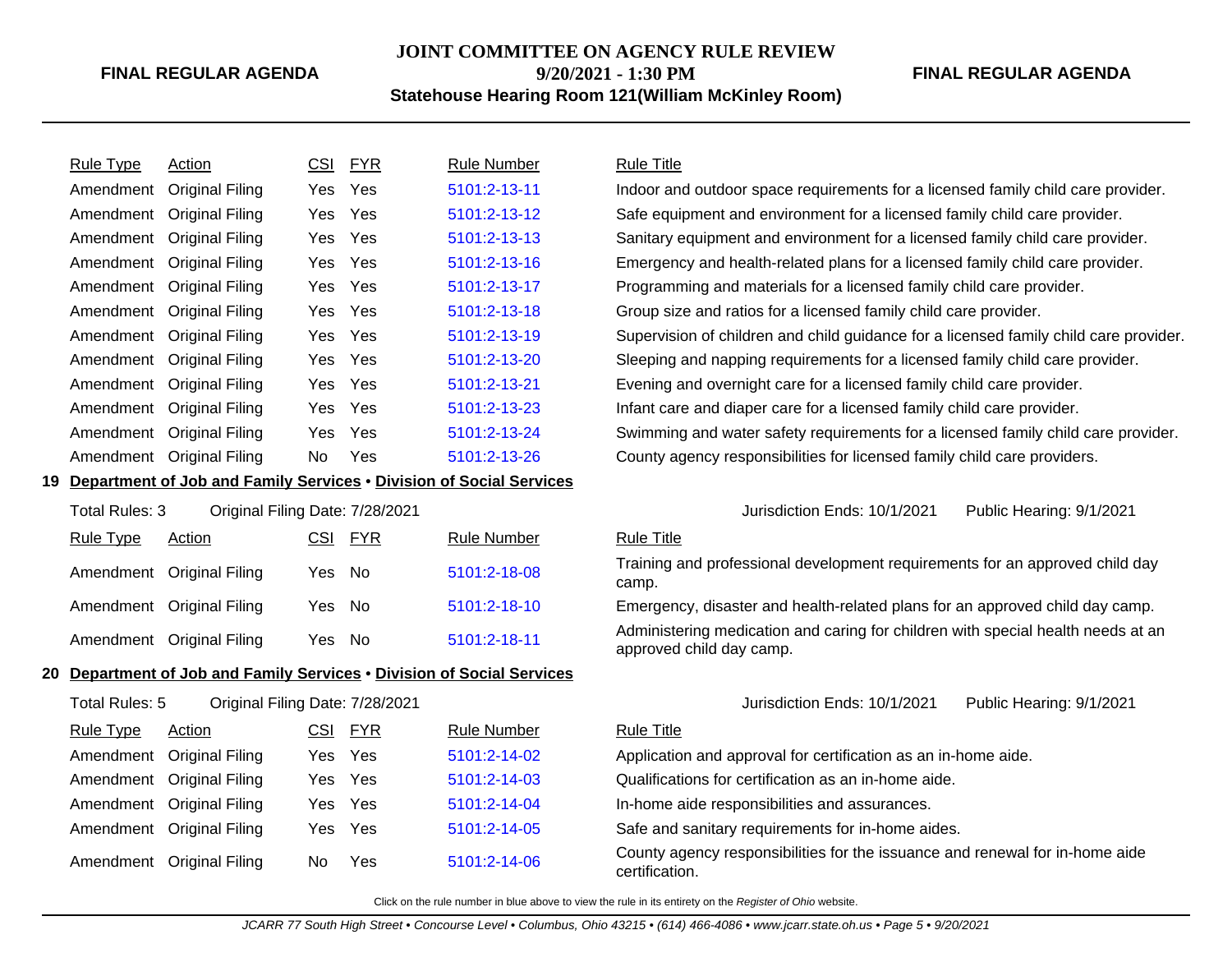**FINAL REGULAR AGENDA**

|                       | 21 Department of Job and Family Services . Division of Social Services |            |            |                                  |                                                                                                      |
|-----------------------|------------------------------------------------------------------------|------------|------------|----------------------------------|------------------------------------------------------------------------------------------------------|
| <b>Total Rules: 1</b> | Original Filing Date: 7/26/2021                                        |            |            |                                  | Jurisdiction Ends: 9/29/2021<br>Public Hearing: 9/1/2021                                             |
| <b>Rule Type</b>      | Action                                                                 | <b>CSI</b> | <b>FYR</b> | <b>Rule Number</b>               | <b>Rule Title</b>                                                                                    |
|                       | Amendment Original Filing                                              | Yes Yes    |            | 5101:2-38-04                     | PCPA requirements for completing the semiannual administrative review.                               |
|                       | 22 Department of Job and Family Services . Division of Social Services |            |            |                                  |                                                                                                      |
| Total Rules: 13       | Original Filing Date: 7/28/2021                                        |            |            |                                  | Public Hearing: 9/1/2021<br>Jurisdiction Ends: 10/1/2021                                             |
| <b>Rule Type</b>      | <b>Action</b>                                                          | <u>CSI</u> | <b>FYR</b> | <b>Rule Number</b>               | <b>Rule Title</b>                                                                                    |
|                       | Amendment Original Filing                                              | No         | Yes        | 5101:2-12-01                     | Definitions for licensed child care centers.                                                         |
|                       | Amendment Original Filing                                              | Yes        | Yes        | 5101:2-12-02                     | Application and amendments for a child care center license.                                          |
|                       | Amendment Original Filing                                              | Yes        | Yes        | 5101:2-12-03                     | Compliance inspection and complaint investigation of a licensed child care center.                   |
|                       | Amendment Original Filing                                              | Yes Yes    |            | 5101:2-12-04                     | Building department, fire inspection and food service licensure for a licensed child<br>care center. |
|                       | Amendment Original Filing                                              | Yes.       | Yes        | 5101:2-12-05                     | Denial, revocation and suspension of a licensed child care center application or<br>license.         |
|                       | Amendment Original Filing                                              | Yes Yes    |            | 5101:2-12-06                     | Procedures for a licensed child care center operating under a provisional license.                   |
|                       | Amendment Original Filing                                              | Yes        | Yes        | 5101:2-12-07                     | Administrator responsibilities, requirements and qualifications for a licensed child<br>care center. |
|                       | Amendment Original Filing                                              | Yes Yes    |            | 5101:2-12-10                     | Training and professional development requirements for a licensed child care<br>center.              |
| Rescission            | <b>Original Filing</b>                                                 | No.        | Yes        | 5101:2-12-14                     | Transportation and field trip safety for a licensed child care center.                               |
| New Rule              | <b>Original Filing</b>                                                 | Yes        | No         | 5101:2-12-14                     | Transportation and field trip safety for a licensed child care center.                               |
| Amendment             | <b>Original Filing</b>                                                 | Yes        | Yes        | 5101:2-12-15                     | Child record requirements for a licensed child care center.                                          |
| Amendment             | <b>Original Filing</b>                                                 | Yes        | Yes        | 5101:2-12-22                     | Meal preparation/nutritional requirements for a licensed child care center.                          |
|                       | Amendment Original Filing                                              | Yes        | Yes        | 5101:2-12-25                     | Medication administration, food supplements and medical foods for a licensed child<br>care center.   |
| <b>Total Rules: 1</b> | Original Filing Date: 7/28/2021                                        |            |            | Date of Refiled Filing: 9/8/2021 | Jurisdiction Ends: 10/8/2021<br>Public Hearing: 9/1/2021                                             |
| <b>Rule Type</b>      | Action                                                                 | <b>CSI</b> | <b>FYR</b> | <b>Rule Number</b>               | <b>Rule Title</b>                                                                                    |
|                       | Amendment Refiled Filing                                               | Yes        | Yes        | 5101:2-12-08                     | Employee and child care staff member requirements in a licensed child care<br>center.                |
|                       |                                                                        |            |            |                                  |                                                                                                      |

### **23 Department of Job and Family Services** • **Division of Social Services**

Total Rules: 14 Original Filing Date: 7/29/2021 **Contact Contact Act Contact Contact Contact Contact Contact Contact Contact Contact Contact Contact Contact Contact Contact Contact Contact Contact Contact Contact Contact C**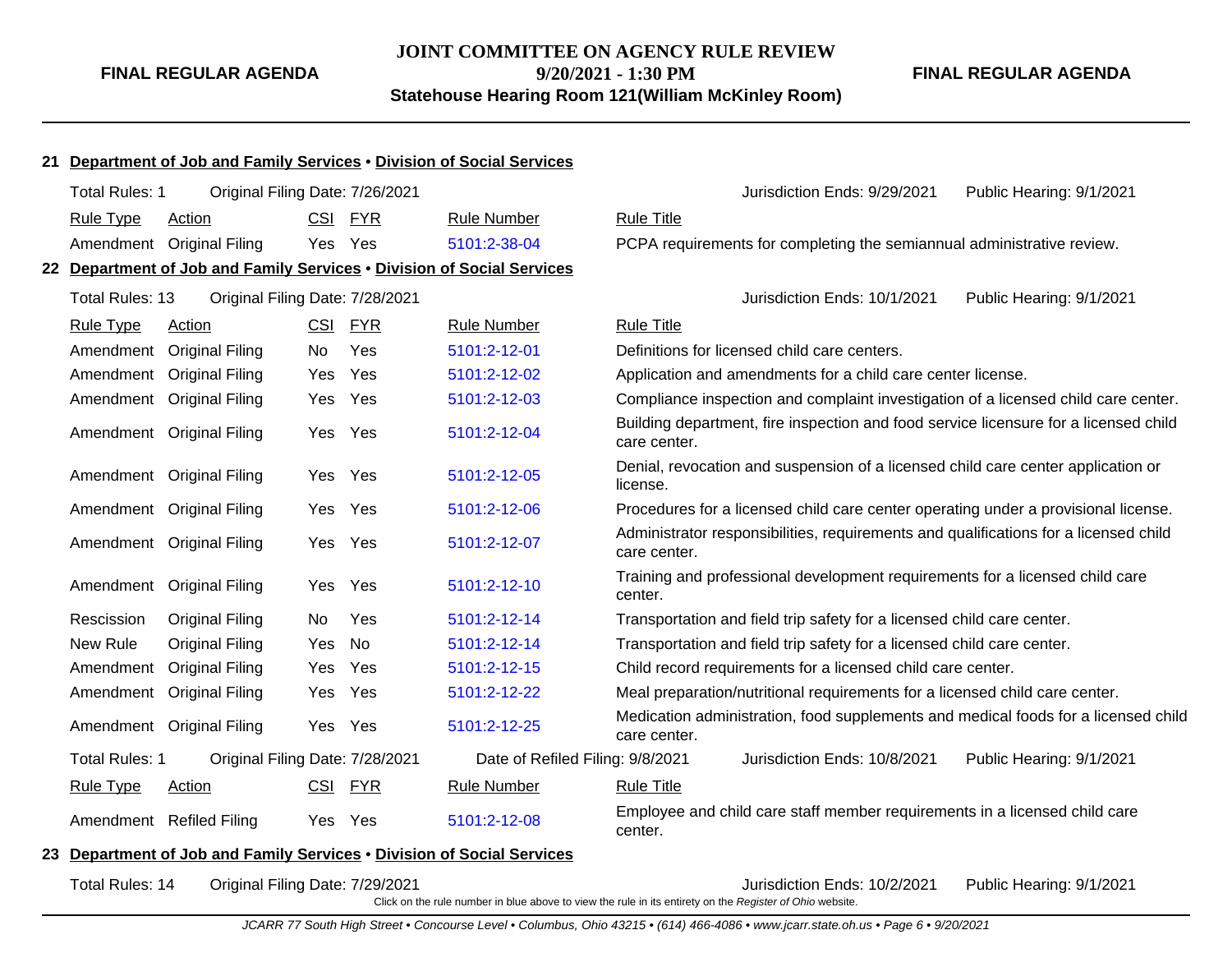# **JOINT COMMITTEE ON AGENCY RULE REVIEW**

**9/20/2021 - 1:30 PM**

# **Statehouse Hearing Room 121(William McKinley Room)**

**FINAL REGULAR AGENDA**

| <b>Rule Type</b> | Action                          | CSI | <b>FYR</b> | <b>Rule Number</b>                                                                        | <b>Rule Title</b>                                                                                                                    |
|------------------|---------------------------------|-----|------------|-------------------------------------------------------------------------------------------|--------------------------------------------------------------------------------------------------------------------------------------|
|                  | Amendment Original Filing       | No  | Yes        | 5101:2-13-01                                                                              | Definitions for licensed family child care.                                                                                          |
|                  | Amendment Original Filing       | Yes | Yes        | 5101:2-13-02                                                                              | Application and amendments for a family child care provider license.                                                                 |
|                  | Amendment Original Filing       | Yes | Yes        | 5101:2-13-03                                                                              | Compliance inspection and complaint investigation of a licensed family child care<br>provider.                                       |
|                  | Amendment Original Filing       | Yes | Yes        | 5101:2-13-04                                                                              | Building department inspection and fire inspection for a licensed family child care<br>provider.                                     |
|                  | Amendment Original Filing       | Yes | Yes        | 5101:2-13-05                                                                              | Denial, revocation and suspension of a family child care application or license.                                                     |
|                  | Amendment Original Filing       | Yes | Yes        | 5101:2-13-06                                                                              | Procedures for a family child care provider operating under a provisional license.                                                   |
|                  | Amendment Original Filing       | Yes | Yes        | 5101:2-13-07                                                                              | Provider responsibilities, requirements and qualifications for a licensed family child<br>care provider.                             |
| Rescission       | <b>Original Filing</b>          | Yes | Yes        | 5101:2-13-08                                                                              | Employees, child care staff members and substitute responsibilities and<br>qualifications for a licensed family child care provider. |
| New Rule         | <b>Original Filing</b>          | Yes | - No       | 5101:2-13-08                                                                              | Employees and child care staff members responsibilities and qualifications for a<br>licensed family child care provider.             |
|                  | Amendment Original Filing       | Yes | Yes        | 5101:2-13-10                                                                              | Training and professional development requirements for a licensed family child<br>care provider and child care staff members.        |
|                  | Amendment Original Filing       | Yes | Yes        | 5101:2-13-14                                                                              | Transportation and field trip safety for a licensed family child care provider.                                                      |
|                  | Amendment Original Filing       | Yes | Yes        | 5101:2-13-15                                                                              | Child record requirements for a licensed family child care provider.                                                                 |
|                  | Amendment Original Filing       | Yes | Yes        | 5101:2-13-22                                                                              | Meal preparation/nutritional requirements for a licensed family child care provider.                                                 |
|                  | Amendment Original Filing       | Yes | Yes        | 5101:2-13-25                                                                              | Medication administration, food supplements and medical foods for a licensed<br>family child care provider.                          |
|                  |                                 |     |            | 24 Department of Natural Resources • Division of Mineral Resources Management-Oil and Gas |                                                                                                                                      |
| Total Rules: 1   | Original Filing Date: 7/19/2021 |     |            |                                                                                           | Jurisdiction Ends: 9/22/2021<br>Public Hearing: 8/23/2021                                                                            |
| <b>Rule Type</b> | Action                          | CSI | <b>FYR</b> | <b>Rule Number</b>                                                                        | <b>Rule Title</b>                                                                                                                    |
|                  | Amendment Original Filing       | No  | <b>No</b>  | 1501:9-1-06                                                                               | Severability.                                                                                                                        |
|                  |                                 |     |            |                                                                                           |                                                                                                                                      |

Total Rules: 6 Original Filing Date: 7/19/2021 Date of Revised Filing: 8/17/2021 Jurisdiction Ends: 9/22/2021 Public Hearing: 8/23/2021 Rule Type Action CSI FYR Rule Number Rule Title Rescission Revised Filing Yes Yes [1501:9-1-05](http://www.registerofohio.state.oh.us/jsps/publicdisplayrules/processPublicDisplayRules.jsp?entered_rule_no=1501:9-1-05&doWhat=GETBYRULENUM&raID=0) Safety.

New Rule Revised Filing Yes No [1501:9-1-05](http://www.registerofohio.state.oh.us/jsps/publicdisplayrules/processPublicDisplayRules.jsp?entered_rule_no=1501:9-1-05&doWhat=GETBYRULENUM&raID=0) Simultaneous Operations.

Rescission Revised Filing Yes Yes [1501:9-3-10](http://www.registerofohio.state.oh.us/jsps/publicdisplayrules/processPublicDisplayRules.jsp?entered_rule_no=1501:9-3-10&doWhat=GETBYRULENUM&raID=0) Severability.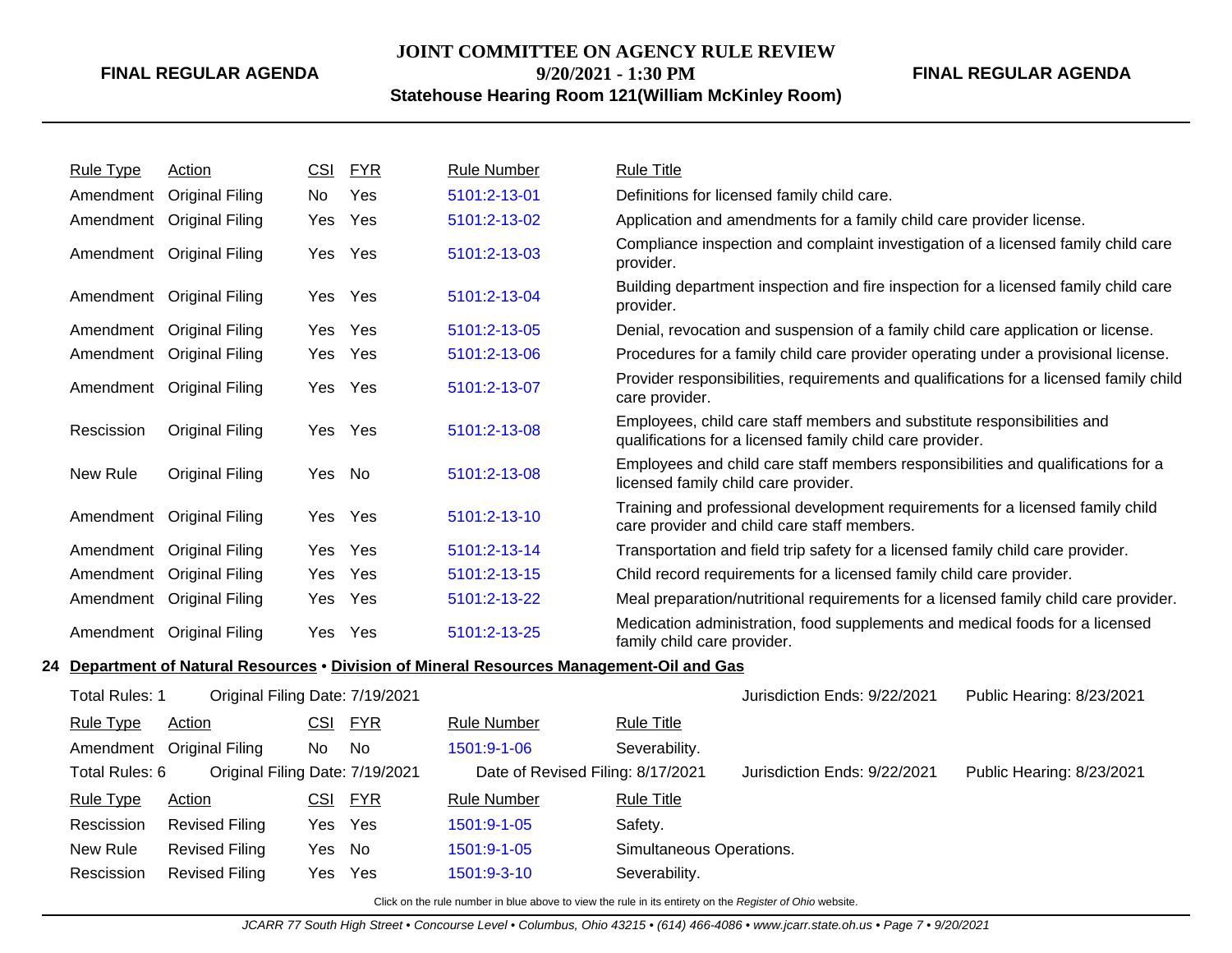**JOINT COMMITTEE ON AGENCY RULE REVIEW 9/20/2021 - 1:30 PM**

**FINAL REGULAR AGENDA**

**Statehouse Hearing Room 121(William McKinley Room)**

|    | Rescission            | <b>Revised Filing</b>                                     | Yes.       | Yes        | 1501:9-5-08                                                                                | Severability.               |                                                                            |                           |
|----|-----------------------|-----------------------------------------------------------|------------|------------|--------------------------------------------------------------------------------------------|-----------------------------|----------------------------------------------------------------------------|---------------------------|
|    | Rescission            | <b>Revised Filing</b>                                     | <b>Yes</b> | Yes        | 1501:9-7-13                                                                                | Severability.               |                                                                            |                           |
|    | Rescission            | <b>Revised Filing</b>                                     |            | Yes Yes    | 1501:9-9-07                                                                                | Severability.               |                                                                            |                           |
|    |                       | 25 Department of Public Safety . Bureau of Motor Vehicles |            |            |                                                                                            |                             |                                                                            |                           |
|    | Total Rules: 1        | Original Filing Date: 7/2/2021                            |            |            | Date of Refiled Filing: 8/26/2021                                                          |                             | Jurisdiction Ends: 9/25/2021                                               | Public Hearing: 8/10/2021 |
|    | <b>Rule Type</b>      | Action                                                    |            | CSI FYR    | <b>Rule Number</b>                                                                         | <b>Rule Title</b>           |                                                                            |                           |
|    |                       | Amendment Refiled Filing                                  | Yes        | No         | 4501:1-3-08                                                                                |                             | Place of business required for used motor vehicle dealers.                 |                           |
| 26 |                       | Department of Rehabilitation and Correction .             |            |            |                                                                                            |                             |                                                                            |                           |
|    | Total Rules: 1        | Original Filing Date: 7/28/2021                           |            |            | Date of Refiled Filing: 9/9/2021                                                           |                             | Jurisdiction Ends: 10/9/2021                                               | Public Hearing: 9/1/2021  |
|    | <b>Rule Type</b>      | Action                                                    | CSI        | <b>FYR</b> | <b>Rule Number</b>                                                                         | <b>Rule Title</b>           |                                                                            |                           |
|    |                       | Amendment Refiled Filing                                  | <b>No</b>  | <b>No</b>  | 5120-9-51                                                                                  |                             | Internet access for incarcerated individuals.                              |                           |
| 27 |                       |                                                           |            |            | Department of Rehabilitation and Correction . Division of Parole and Community Services    |                             |                                                                            |                           |
|    | <b>Total Rules: 4</b> | Original Filing Date: 8/5/2021                            |            |            |                                                                                            |                             | Jurisdiction Ends: 10/9/2021                                               | Public Hearing: 9/9/2021  |
|    | <b>Rule Type</b>      | <b>Action</b>                                             | <b>CSI</b> | <b>FYR</b> | <b>Rule Number</b>                                                                         | <b>Rule Title</b>           |                                                                            |                           |
|    | Amendment             | <b>Original Filing</b>                                    | No.        | No         | 5120:1-1-08                                                                                | Full board hearings.        |                                                                            |                           |
|    | Amendment             | <b>Original Filing</b>                                    | No         | No         | 5120:1-1-11                                                                                |                             | Procedure of release consideration hearing.                                |                           |
|    | Amendment             | <b>Original Filing</b>                                    | No         | No         | 5120:1-1-14                                                                                | Victim conference.          |                                                                            |                           |
|    |                       | Amendment Original Filing                                 | No         | No         | 5120:1-1-18                                                                                | Release revocation hearing. |                                                                            |                           |
|    |                       |                                                           |            |            | 28 Department of Rehabilitation and Correction . Division of Parole and Community Services |                             |                                                                            |                           |
|    | Total Rules: 3        | Original Filing Date: 8/5/2021                            |            |            |                                                                                            |                             | Jurisdiction Ends: 10/9/2021                                               | Public Hearing:           |
|    | <b>Rule Type</b>      | Action                                                    | <b>CSI</b> | <b>FYR</b> | <b>Rule Number</b>                                                                         | <b>Rule Title</b>           |                                                                            |                           |
|    |                       | Amendment Original Filing                                 | No.        | No         | 5120:1-1-01                                                                                | Glossary of terms.          |                                                                            |                           |
|    | Amendment             | <b>Original Filing</b>                                    | No         | No         | 5120:1-1-03                                                                                |                             | Minimum eligibility for release on parole.                                 |                           |
|    |                       | Amendment Original Filing                                 | No         | No         | 5120:1-1-10                                                                                |                             | Initial and continued parole board hearing dates; projected release dates. |                           |
| 29 |                       |                                                           |            |            | Department of Rehabilitation and Correction . Division of Parole and Community Services    |                             |                                                                            |                           |
|    | <b>Total Rules: 2</b> | Original Filing Date: 8/6/2021                            |            |            |                                                                                            |                             | Jurisdiction Ends: 10/10/2021                                              | Public Hearing:           |
|    | <b>Rule Type</b>      | <b>Action</b>                                             | <b>CSI</b> | <b>FYR</b> | <b>Rule Number</b>                                                                         | <b>Rule Title</b>           |                                                                            |                           |
|    |                       | Amendment Original Filing                                 | No.        | No         | 5120:1-15-01                                                                               | Glossary of terms.          |                                                                            |                           |
|    |                       |                                                           |            |            |                                                                                            |                             |                                                                            |                           |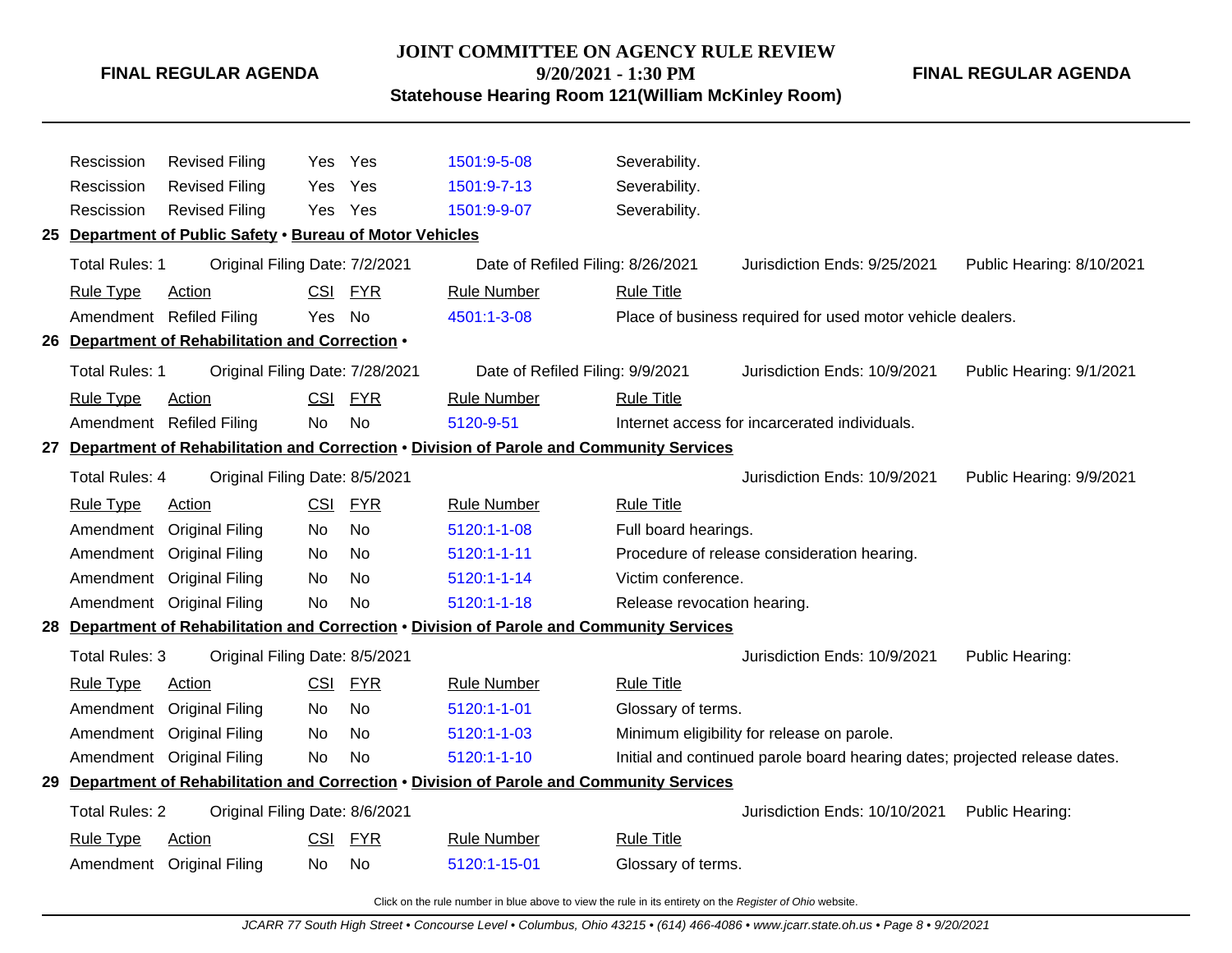# **JOINT COMMITTEE ON AGENCY RULE REVIEW 9/20/2021 - 1:30 PM**

**FINAL REGULAR AGENDA**

**Statehouse Hearing Room 121(William McKinley Room)**

|    |                       | Amendment Original Filing                                      | <b>No</b>  | No         | 5120:1-15-02                                                          |                                | Standards for approval of T-CAP memorandums of understanding.                     |                           |
|----|-----------------------|----------------------------------------------------------------|------------|------------|-----------------------------------------------------------------------|--------------------------------|-----------------------------------------------------------------------------------|---------------------------|
|    |                       | 30 Liquor Control . Liquor Control Commission                  |            |            |                                                                       |                                |                                                                                   |                           |
|    | Total Rules: 1        | Original Filing Date: 8/4/2021                                 |            |            |                                                                       |                                | Jurisdiction Ends: 10/8/2021                                                      | Public Hearing: 9/9/2021  |
|    | <b>Rule Type</b>      | <b>Action</b>                                                  |            | CSI FYR    | <b>Rule Number</b>                                                    | <b>Rule Title</b>              |                                                                                   |                           |
|    |                       | Amendment Original Filing                                      | Yes        | Yes        | 4301:1-1-66                                                           | Advertising of proposed rules. |                                                                                   |                           |
| 31 |                       |                                                                |            |            | Medical Marijuana Control Program • Medical Marijuana Dispensaries    |                                |                                                                                   |                           |
|    | Total Rules: 1        | Original Filing Date: 2/2/2021                                 |            |            | Date of Refiled Filing: 8/27/2021                                     |                                | Jurisdiction Ends: 9/26/2021                                                      | Public Hearing: 7/29/2021 |
|    | <b>Rule Type</b>      | Action                                                         | <b>CSI</b> | <b>FYR</b> | <b>Rule Number</b>                                                    | <b>Rule Title</b>              |                                                                                   |                           |
|    |                       | Amendment Refiled Filing                                       | Yes        | Yes        | 3796:6-2-10                                                           |                                | Medical marijuana dispensary certificate of operation renewal.                    |                           |
|    |                       |                                                                |            |            | 32 Medical Marijuana Control Program • Medical Marijuana Dispensaries |                                |                                                                                   |                           |
|    | Total Rules: 1        | Original Filing Date: 7/19/2021                                |            |            |                                                                       |                                | Jurisdiction Ends: 9/22/2021                                                      | Public Hearing: 8/19/2021 |
|    | <b>Rule Type</b>      | <b>Action</b>                                                  |            | CSI FYR    | <b>Rule Number</b>                                                    | <b>Rule Title</b>              |                                                                                   |                           |
|    |                       | Amendment Original Filing                                      |            | Yes Yes    | 3796:6-2-06                                                           |                                | Final inspection and certificate of operation for medical marijuana dispensaries. |                           |
|    | <b>Total Rules: 2</b> | Original Filing Date: 7/19/2021                                |            |            | Date of Revised Filing: 8/6/2021                                      |                                | Jurisdiction Ends: 9/22/2021                                                      | Public Hearing: 8/19/2021 |
|    | <b>Rule Type</b>      | Action                                                         |            | CSI FYR    | <b>Rule Number</b>                                                    | <b>Rule Title</b>              |                                                                                   |                           |
|    |                       | Amendment Revised Filing                                       | Yes        | Yes        | 3796:6-2-07                                                           | dispensary key employees.      | Licensing of medical marijuana dispensary associated key employees and            |                           |
|    |                       | Amendment Revised Filing                                       |            | Yes Yes    | 3796:6-2-08                                                           |                                | Licensing of medical marijuana dispensary support employees.                      |                           |
|    |                       | 33 Medical Marijuana Control Program . Patients and Caregivers |            |            |                                                                       |                                |                                                                                   |                           |
|    | <b>Total Rules: 2</b> | Original Filing Date: 7/19/2021                                |            |            |                                                                       |                                | Jurisdiction Ends: 9/22/2021                                                      | Public Hearing: 8/19/2021 |
|    | <b>Rule Type</b>      | <b>Action</b>                                                  | <u>CSI</u> | <b>FYR</b> | <b>Rule Number</b>                                                    | <b>Rule Title</b>              |                                                                                   |                           |
|    |                       | Amendment Original Filing                                      | <b>Yes</b> | Yes        | 3796:7-2-01                                                           |                                | Procedure for patient registration.                                               |                           |
|    |                       | Amendment Original Filing                                      |            | Yes Yes    | 3796:7-2-04                                                           | Purchase of medical marijuana. |                                                                                   |                           |
|    |                       | 34 Ohio Department of Medicaid .                               |            |            |                                                                       |                                |                                                                                   |                           |
|    | Total Rules: 1        | Original Filing Date: 7/16/2021                                |            |            | Date of Refiled Filing: 8/26/2021                                     |                                | Jurisdiction Ends: 9/25/2021                                                      | Public Hearing: 8/16/2021 |
|    | <b>Rule Type</b>      | <b>Action</b>                                                  | <u>CSI</u> | <b>FYR</b> | <b>Rule Number</b>                                                    | <b>Rule Title</b>              |                                                                                   |                           |
|    |                       | Amendment Refiled Filing                                       |            | Yes Yes    | 5160-45-04                                                            | enrollment process.            | Ohio department of medicaid (ODM) -administered waiver program: provider          |                           |
|    |                       | 35 Ohio Department of Medicaid .                               |            |            |                                                                       |                                |                                                                                   |                           |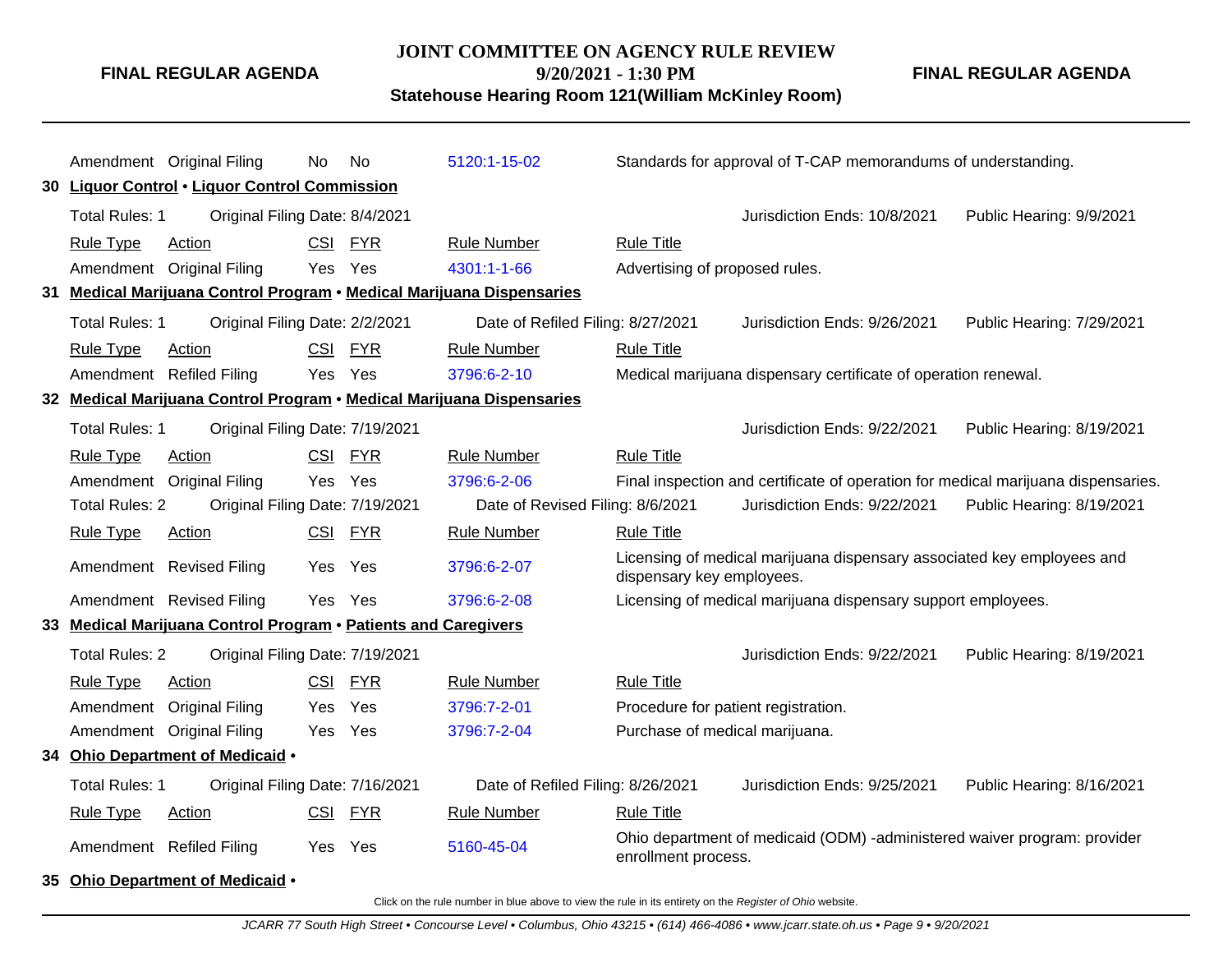# **JOINT COMMITTEE ON AGENCY RULE REVIEW 9/20/2021 - 1:30 PM**

**Statehouse Hearing Room 121(William McKinley Room)**

**FINAL REGULAR AGENDA**

| <b>Total Rules: 7</b> | Original Filing Date: 7/23/2021 |                                                                                                                                                                                                                                                                     |            |                                                                                                                                                                                                                                                 |                      | Jurisdiction Ends: 9/26/2021                                                                                       | Public Hearing: 8/23/2021                                                                                                                                                                                                                                                                          |
|-----------------------|---------------------------------|---------------------------------------------------------------------------------------------------------------------------------------------------------------------------------------------------------------------------------------------------------------------|------------|-------------------------------------------------------------------------------------------------------------------------------------------------------------------------------------------------------------------------------------------------|----------------------|--------------------------------------------------------------------------------------------------------------------|----------------------------------------------------------------------------------------------------------------------------------------------------------------------------------------------------------------------------------------------------------------------------------------------------|
| <b>Rule Type</b>      | Action                          | <b>CSI</b>                                                                                                                                                                                                                                                          | <b>FYR</b> | <b>Rule Number</b>                                                                                                                                                                                                                              | <b>Rule Title</b>    |                                                                                                                    |                                                                                                                                                                                                                                                                                                    |
|                       | Amendment Original Filing       | No.                                                                                                                                                                                                                                                                 | Yes        | 5160-43-02                                                                                                                                                                                                                                      |                      |                                                                                                                    | Specialized recovery services program individual eligibility and program enrollment.                                                                                                                                                                                                               |
|                       | Amendment Original Filing       | No                                                                                                                                                                                                                                                                  | Yes        | 5160-43-03                                                                                                                                                                                                                                      |                      | Specialized recovery services program individual rights and responsibilities.                                      |                                                                                                                                                                                                                                                                                                    |
|                       | Amendment Original Filing       | Yes                                                                                                                                                                                                                                                                 | Yes        | 5160-43-04                                                                                                                                                                                                                                      | requirements.        | Specialized recovery services program covered services and provider                                                |                                                                                                                                                                                                                                                                                                    |
|                       | Amendment Original Filing       | No.                                                                                                                                                                                                                                                                 | Yes        | 5160-43-05                                                                                                                                                                                                                                      |                      | Specialized recovery services program provider conditions of participation.                                        |                                                                                                                                                                                                                                                                                                    |
|                       | Amendment Original Filing       | Yes                                                                                                                                                                                                                                                                 | Yes        | 5160-43-07                                                                                                                                                                                                                                      |                      | structural reviews and investigations.                                                                             | Specialized recovery services program compliance: provider monitoring, oversight,                                                                                                                                                                                                                  |
|                       | Amendment Original Filing       | No.                                                                                                                                                                                                                                                                 | <b>Yes</b> | 5160-43-08                                                                                                                                                                                                                                      | recovery management. | Specialized recovery services program billing procedures and payment rates for                                     |                                                                                                                                                                                                                                                                                                    |
|                       | Amendment Original Filing       | No.                                                                                                                                                                                                                                                                 | Yes        | 5160-43-09                                                                                                                                                                                                                                      |                      | Specialized recovery services program criminal records checks for providers.                                       |                                                                                                                                                                                                                                                                                                    |
|                       |                                 |                                                                                                                                                                                                                                                                     |            |                                                                                                                                                                                                                                                 |                      | Jurisdiction Ends: 9/26/2021                                                                                       | Public Hearing: 8/23/2021                                                                                                                                                                                                                                                                          |
| <b>Rule Type</b>      | Action                          | <b>CSI</b>                                                                                                                                                                                                                                                          | <b>FYR</b> | <b>Rule Number</b>                                                                                                                                                                                                                              | <b>Rule Title</b>    |                                                                                                                    |                                                                                                                                                                                                                                                                                                    |
|                       |                                 | No.                                                                                                                                                                                                                                                                 | Yes        | 5160-43-01                                                                                                                                                                                                                                      |                      |                                                                                                                    |                                                                                                                                                                                                                                                                                                    |
|                       |                                 |                                                                                                                                                                                                                                                                     |            |                                                                                                                                                                                                                                                 |                      |                                                                                                                    |                                                                                                                                                                                                                                                                                                    |
|                       |                                 |                                                                                                                                                                                                                                                                     |            |                                                                                                                                                                                                                                                 |                      | Jurisdiction Ends: 10/3/2021                                                                                       | Public Hearing: 8/30/2021                                                                                                                                                                                                                                                                          |
| <b>Rule Type</b>      | Action                          | CSI                                                                                                                                                                                                                                                                 | <b>FYR</b> | <b>Rule Number</b>                                                                                                                                                                                                                              | <b>Rule Title</b>    |                                                                                                                    |                                                                                                                                                                                                                                                                                                    |
|                       |                                 | <b>No</b>                                                                                                                                                                                                                                                           | Yes        | 5160-21-02                                                                                                                                                                                                                                      |                      |                                                                                                                    |                                                                                                                                                                                                                                                                                                    |
|                       |                                 |                                                                                                                                                                                                                                                                     |            |                                                                                                                                                                                                                                                 |                      |                                                                                                                    |                                                                                                                                                                                                                                                                                                    |
|                       |                                 |                                                                                                                                                                                                                                                                     |            |                                                                                                                                                                                                                                                 |                      | Jurisdiction Ends: 10/3/2021                                                                                       | Public Hearing: 8/30/2021                                                                                                                                                                                                                                                                          |
| <b>Rule Type</b>      | Action                          | CSI                                                                                                                                                                                                                                                                 | <b>FYR</b> | <b>Rule Number</b>                                                                                                                                                                                                                              | <b>Rule Title</b>    |                                                                                                                    |                                                                                                                                                                                                                                                                                                    |
|                       |                                 | N <sub>o</sub>                                                                                                                                                                                                                                                      | Yes        | 5160-4-25                                                                                                                                                                                                                                       |                      |                                                                                                                    |                                                                                                                                                                                                                                                                                                    |
|                       |                                 |                                                                                                                                                                                                                                                                     |            |                                                                                                                                                                                                                                                 |                      |                                                                                                                    |                                                                                                                                                                                                                                                                                                    |
|                       |                                 |                                                                                                                                                                                                                                                                     |            |                                                                                                                                                                                                                                                 |                      | Jurisdiction Ends: 9/30/2021                                                                                       | Public Hearing: 9/1/2021                                                                                                                                                                                                                                                                           |
| <b>Rule Type</b>      | <b>Action</b>                   |                                                                                                                                                                                                                                                                     | <b>FYR</b> | <b>Rule Number</b>                                                                                                                                                                                                                              | <b>Rule Title</b>    |                                                                                                                    |                                                                                                                                                                                                                                                                                                    |
| New Rule              | <b>Original Filing</b>          | Yes.                                                                                                                                                                                                                                                                | No         | 4755-63-15                                                                                                                                                                                                                                      |                      |                                                                                                                    |                                                                                                                                                                                                                                                                                                    |
|                       |                                 |                                                                                                                                                                                                                                                                     |            |                                                                                                                                                                                                                                                 |                      |                                                                                                                    |                                                                                                                                                                                                                                                                                                    |
|                       |                                 |                                                                                                                                                                                                                                                                     |            |                                                                                                                                                                                                                                                 |                      | Jurisdiction Ends: 9/25/2021                                                                                       | Public Hearing:                                                                                                                                                                                                                                                                                    |
|                       |                                 |                                                                                                                                                                                                                                                                     |            |                                                                                                                                                                                                                                                 |                      |                                                                                                                    |                                                                                                                                                                                                                                                                                                    |
|                       |                                 | <b>Total Rules: 1</b><br>Amendment Revised Filing<br>36 Ohio Department of Medicaid .<br>Total Rules: 1<br>Amendment Original Filing<br>37 Ohio Department of Medicaid .<br><b>Total Rules: 1</b><br>Amendment Original Filing<br>Total Rules: 1<br>Total Rules: 24 |            | Original Filing Date: 7/23/2021<br>Original Filing Date: 7/30/2021<br>Original Filing Date: 7/30/2021<br>Original Filing Date: 7/27/2021<br><u>CSI</u><br>39 Public Utilities Commission of Ohio . Utilities<br>Original Filing Date: 7/22/2021 |                      | Date of Revised Filing: 8/26/2021<br>38 Ohio Occupational Therapy, Physical Therapy, and Athletic Trainers Board . | Specialized recovery services program definitions.<br>Reproductive health services: pregnancy prevention.<br>Radiology and imaging services.<br>Unique and exceptional qualifications.<br>Click on the rule number in blue above to view the rule in its entirety on the Register of Ohio website. |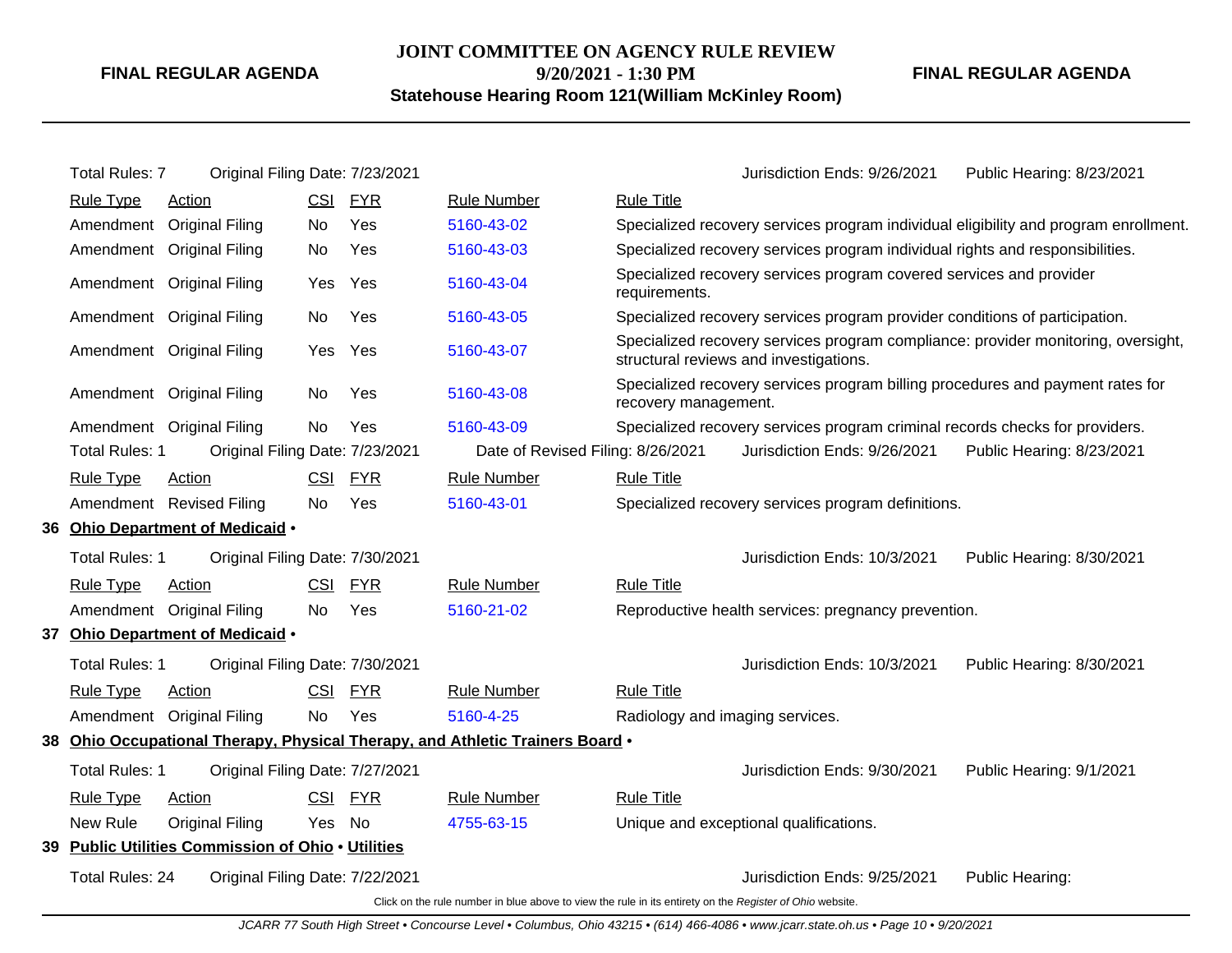# **JOINT COMMITTEE ON AGENCY RULE REVIEW 9/20/2021 - 1:30 PM**

**FINAL REGULAR AGENDA**

# **Statehouse Hearing Room 121(William McKinley Room)**

| <b>Rule Type</b> | Action                                             | <b>CSI</b> | <b>FYR</b> | <b>Rule Number</b> | <b>Rule Title</b>                                                                                                         |
|------------------|----------------------------------------------------|------------|------------|--------------------|---------------------------------------------------------------------------------------------------------------------------|
| Amendment        | <b>Original Filing</b>                             | Yes        | Yes        | 4901:1-10-01       | Definitions.                                                                                                              |
|                  | Amendment Original Filing                          | Yes        | Yes        | 4901:1-10-04       | Equipment for voltage measurements and system voltage and frequency<br>requirements.                                      |
|                  | Amendment Original Filing                          | Yes        | Yes        | 4901:1-10-05       | Metering.                                                                                                                 |
| Amendment        | <b>Original Filing</b>                             | Yes        | Yes        | 4901:1-10-06       | "National Electrical Safety Code".                                                                                        |
| Rescission       | <b>Original Filing</b>                             | Yes        | Yes        | 4901:1-10-07       | Outage reports.                                                                                                           |
| New Rule         | <b>Original Filing</b>                             | Yes        | No         | 4901:1-10-07       | Outage and Accident reports.                                                                                              |
| Amendment        | <b>Original Filing</b>                             | Yes        | Yes        | 4901:1-10-09       | Minimum customer service levels.                                                                                          |
|                  | Amendment Original Filing                          | Yes        | Yes        | 4901:1-10-10       | Distribution system reliability.                                                                                          |
|                  | Amendment Original Filing                          | Yes        | Yes        | 4901:1-10-11       | Distribution circuit performance.                                                                                         |
| Amendment        | <b>Original Filing</b>                             | Yes        | Yes        | 4901:1-10-12       | Provision of customer rights and obligations.                                                                             |
| Amendment        | <b>Original Filing</b>                             | Yes        | Yes        | 4901:1-10-14       | Establishment of credit for applicants and customers.                                                                     |
|                  | Amendment Original Filing                          | Yes        | Yes        | 4901:1-10-15       | Reasons for denial or disconnection of nonresidential service.                                                            |
|                  | Amendment Original Filing                          | Yes        | Yes        | 4901:1-10-17       | Payment schedule and disconnection procedures for nonpayment by<br>nonresidential customers.                              |
|                  | Amendment Original Filing                          | Yes        | Yes        | 4901:1-10-18       | Reconnection of nonresidential service.                                                                                   |
|                  | Amendment Original Filing                          | Yes        | Yes        | 4901:1-10-19       | Delinquent residential bills.                                                                                             |
|                  | Amendment Original Filing                          | Yes        | Yes        | 4901:1-10-20       | Fraudulent act, tampering, and theft of service.                                                                          |
| Amendment        | <b>Original Filing</b>                             | Yes        | Yes        | 4901:1-10-21       | Customer complaints and complaint-handling procedures.                                                                    |
|                  | Amendment Original Filing                          | Yes        | Yes        | 4901:1-10-22       | Electric utility customer billing and payments.                                                                           |
|                  | Amendment Original Filing                          | Yes        | Yes        | 4901:1-10-24       | Customer safeguards and information.                                                                                      |
|                  | Amendment Original Filing                          | Yes        | Yes        | 4901:1-10-26       | Annual system improvement plan report.                                                                                    |
|                  | Amendment Original Filing                          | Yes        | Yes        | 4901:1-10-27       | Inspection, maintenance, repair, and replacement of transmission and distribution<br>facilities (circuits and equipment). |
|                  | Amendment Original Filing                          | Yes        | Yes        | 4901:1-10-29       | Coordination with competitive retail electric service (CRES) providers.                                                   |
|                  | Amendment Original Filing                          | Yes        | Yes        | 4901:1-10-32       | Cooperation with certified governmental aggregators.                                                                      |
|                  | Amendment Original Filing                          | Yes        | Yes        | 4901:1-10-33       | Consolidated billing requirements.                                                                                        |
|                  | 40 Public Utilities Commission of Ohio . Utilities |            |            |                    |                                                                                                                           |
|                  |                                                    |            |            |                    |                                                                                                                           |

Total Rules: 1 Original Filing Date: 7/26/2021 **Contact Contact Contact Contact Contact Contact Contact Contact Contact Contact Contact Public Hearing:**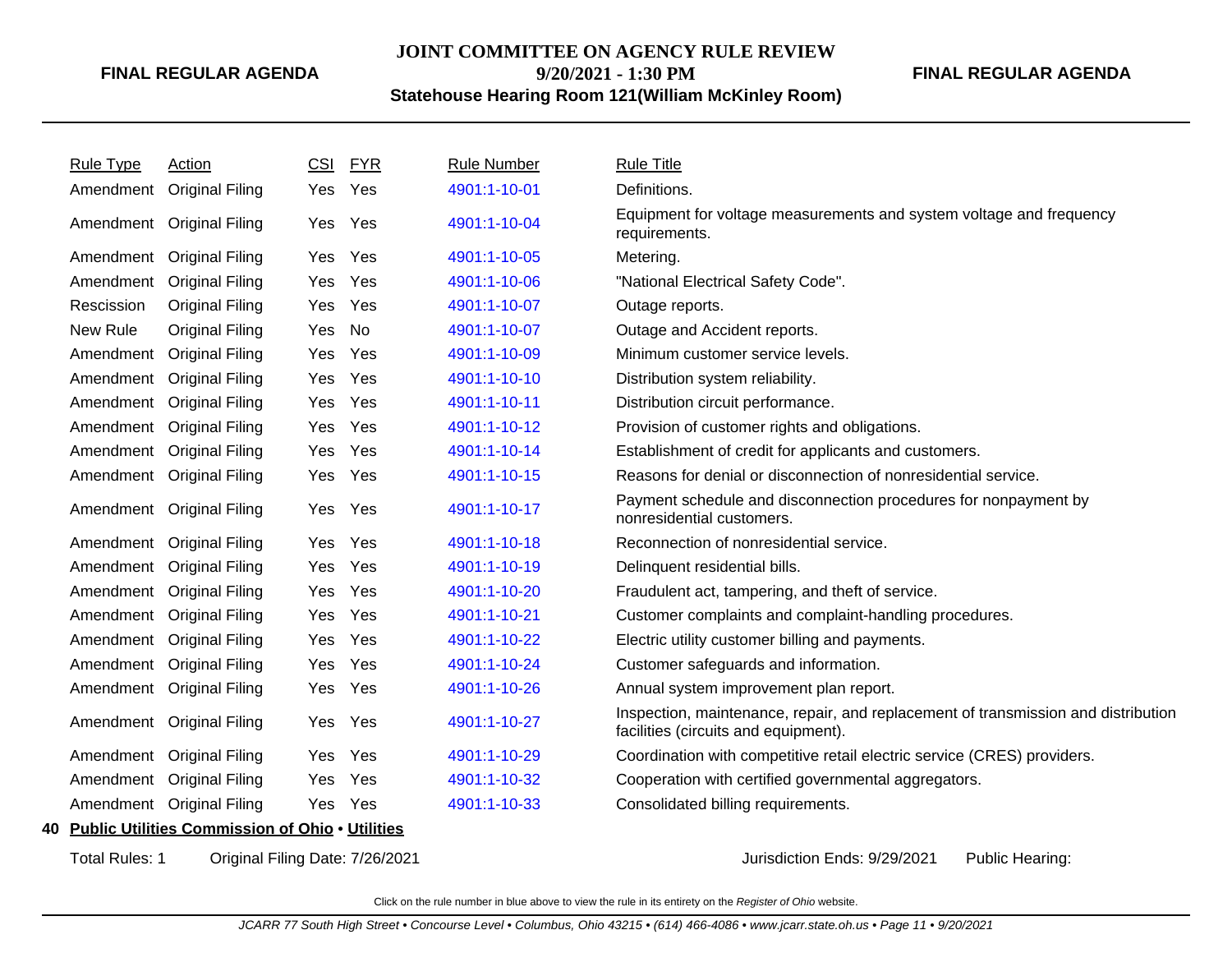# **JOINT COMMITTEE ON AGENCY RULE REVIEW 9/20/2021 - 1:30 PM**

**FINAL REGULAR AGENDA**

**Statehouse Hearing Room 121(William McKinley Room)**

|    | <b>Rule Type</b>                                                      | <b>Action</b>                                                | <b>CSI</b><br><b>FYR</b>        | <b>Rule Number</b>                                                                                       | <b>Rule Title</b> |                                                                                    |                           |
|----|-----------------------------------------------------------------------|--------------------------------------------------------------|---------------------------------|----------------------------------------------------------------------------------------------------------|-------------------|------------------------------------------------------------------------------------|---------------------------|
|    |                                                                       | Amendment Original Filing                                    | Yes<br>Yes                      | 4901:1-16-01                                                                                             | Definitions.      |                                                                                    |                           |
|    |                                                                       | 41 Public Utilities Commission of Ohio . Utilities           |                                 |                                                                                                          |                   |                                                                                    |                           |
|    | Total Rules: 1                                                        |                                                              | Original Filing Date: 7/27/2021 |                                                                                                          |                   | Jurisdiction Ends: 9/30/2021                                                       | Public Hearing:           |
|    | <b>Rule Type</b>                                                      | <b>Action</b>                                                | <u>FYR</u><br><u>CSI</u>        | <b>Rule Number</b>                                                                                       | <b>Rule Title</b> |                                                                                    |                           |
|    |                                                                       | Amendment Original Filing                                    | Yes Yes                         | 4901:1-9-01                                                                                              | Definitions.      |                                                                                    |                           |
|    |                                                                       | 42 State Board of Pharmacy . Distributors of Dangerous Drugs |                                 |                                                                                                          |                   |                                                                                    |                           |
|    | <b>Total Rules: 1</b>                                                 |                                                              | Original Filing Date: 7/26/2021 |                                                                                                          |                   | Jurisdiction Ends: 9/29/2021                                                       | Public Hearing: 9/2/2021  |
|    | <b>Rule Type</b>                                                      | Action                                                       | CSI FYR                         | <b>Rule Number</b>                                                                                       | <b>Rule Title</b> |                                                                                    |                           |
|    |                                                                       | Amendment Original Filing                                    | Yes Yes                         | 4729:6-3-02                                                                                              | drug documents.   | Report of theft or significant loss of dangerous drugs, controlled substances, and |                           |
|    |                                                                       | 43 State Board of Pharmacy . Drug Compounding                |                                 |                                                                                                          |                   |                                                                                    |                           |
|    | <b>Total Rules: 1</b>                                                 |                                                              | Original Filing Date: 7/19/2021 |                                                                                                          |                   | Jurisdiction Ends: 9/22/2021                                                       | Public Hearing: 8/19/2021 |
|    | <b>Rule Type</b>                                                      | <b>Action</b>                                                | CSI FYR                         | <b>Rule Number</b>                                                                                       | <b>Rule Title</b> |                                                                                    |                           |
|    | New Rule                                                              | <b>Original Filing</b>                                       | Yes<br>No                       | 4729:7-1-02                                                                                              | Understanding.    | Distribution of Compounded Human Drug Products Interstate, Memorandum of           |                           |
|    |                                                                       |                                                              |                                 | 44 State Board of Pharmacy . Terminal Distributors of Dangerous Drugs                                    |                   |                                                                                    |                           |
|    | Total Rules: 1                                                        |                                                              | Original Filing Date: 7/19/2021 |                                                                                                          |                   | Jurisdiction Ends: 9/22/2021                                                       | Public Hearing: 8/19/2021 |
|    | <b>Rule Type</b>                                                      | Action                                                       | <b>CSI</b><br><b>FYR</b>        | <b>Rule Number</b>                                                                                       | <b>Rule Title</b> |                                                                                    |                           |
|    | New Rule                                                              | <b>Original Filing</b>                                       | Yes No                          | 4729:5-3-20                                                                                              |                   | Pharmacy Pilot or Research Projects.                                               |                           |
|    | 45 State Board of Pharmacy . Terminal Distributors of Dangerous Drugs |                                                              |                                 |                                                                                                          |                   |                                                                                    |                           |
|    | Total Rules: 1                                                        |                                                              | Original Filing Date: 7/26/2021 |                                                                                                          |                   | Jurisdiction Ends: 9/29/2021                                                       | Public Hearing: 9/2/2021  |
|    | <b>Rule Type</b>                                                      | Action                                                       | CSI FYR                         | <b>Rule Number</b>                                                                                       | <b>Rule Title</b> |                                                                                    |                           |
|    |                                                                       | Amendment Original Filing                                    | Yes Yes                         | 4729:5-3-02                                                                                              | drug documents.   | Report of theft or significant loss of dangerous drugs, controlled substances, and |                           |
| 46 |                                                                       | State Employment Relations Board .                           |                                 |                                                                                                          |                   |                                                                                    |                           |
|    | Total Rules: 1                                                        |                                                              | Original Filing Date: 7/22/2021 |                                                                                                          |                   | Jurisdiction Ends: 9/25/2021                                                       | Public Hearing: 8/26/2021 |
|    | <b>Rule Type</b>                                                      | Action                                                       | <b>CSI</b><br><b>FYR</b>        | <b>Rule Number</b>                                                                                       | <b>Rule Title</b> |                                                                                    |                           |
|    |                                                                       | Amendment Original Filing                                    | Yes<br>No.                      | 4117-9-05                                                                                                | Fact-finding.     |                                                                                    |                           |
|    |                                                                       |                                                              |                                 | Click on the rule number in blue above to view the rule in its entirety on the Register of Ohio website. |                   |                                                                                    |                           |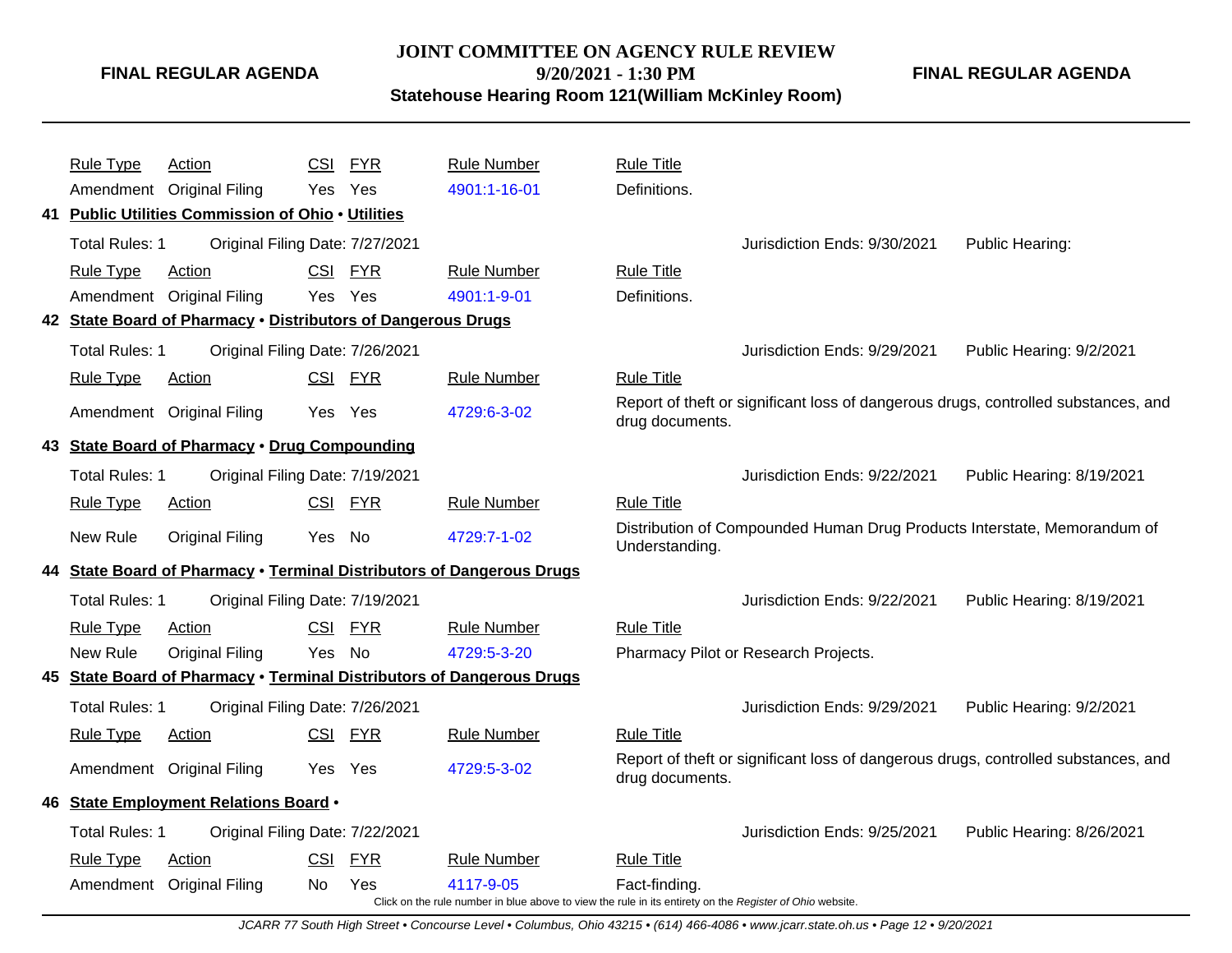# **To Be Refiled**

# **47 Ohio Environmental Protection Agency** •

| Total Rules: 28  |                         |            | Original Filing Date: 7/29/2021 | Date of To Be Refiled: 9/14/2021 |                                 | Jurisdiction Ends:                                                  | Public Hearing: 9/7/2021                                                            |
|------------------|-------------------------|------------|---------------------------------|----------------------------------|---------------------------------|---------------------------------------------------------------------|-------------------------------------------------------------------------------------|
| <b>Rule Type</b> | <b>Action</b>           | <b>CSI</b> | <b>FYR</b>                      | <b>Rule Number</b>               | <b>Rule Title</b>               |                                                                     |                                                                                     |
| Amendment        | To Be Refiled           | Yes.       | Yes                             | 3745-400-01                      | Definitions.                    |                                                                     |                                                                                     |
| New Rule         | To Be Refiled           | Yes        | No                              | 3745-400-02                      | General obligations.            |                                                                     |                                                                                     |
| Rescission       | To Be Refiled           | Yes.       | Yes                             | 3745-400-03                      | Facility exclusions.            |                                                                     |                                                                                     |
| New Rule         | To Be Refiled           | Yes        | No                              | 3745-400-03                      |                                 | Facility and processing facility exclusions.                        |                                                                                     |
| Amendment        | To Be Refiled           | Yes        | Yes                             | 3745-400-13                      |                                 |                                                                     | Financial assurance for construction and demolition debris facility final closure.  |
| Amendment        | To Be Refiled           | Yes        | Yes                             | 3745-400-14                      |                                 | Wording of the financial instruments.                               |                                                                                     |
| Amendment        | To Be Refiled           | Yes        | Yes                             | 3745-400-26                      | Operator certification.         |                                                                     |                                                                                     |
| New Rule         | To Be Refiled           | Yes        | No                              | 3745-400-50                      |                                 | Processing facility permit to install.                              |                                                                                     |
| New Rule         | To Be Refiled           | Yes        | No                              | 3745-400-52                      |                                 | Processing facility design requirements.                            |                                                                                     |
| New Rule         | To Be Refiled           | Yes.       | No.                             | 3745-400-54                      |                                 | Criteria and procedures for processing facility permits to install. |                                                                                     |
| New Rule         | To Be Refiled           | Yes        | No                              | 3745-400-56                      |                                 | Financial assurance for final closure of processing facilities.     |                                                                                     |
| New Rule         | To Be Refiled           | Yes        | No                              | 3745-400-57                      |                                 | demolition debris processing facilities.                            | Three year transition for final closure financial assurance for construction and    |
| New Rule         | To Be Refiled           | Yes        | No                              | 3745-400-58                      | Processing facility operations. |                                                                     |                                                                                     |
| New Rule         | To Be Refiled           | Yes        | No                              | 3745-400-60                      |                                 | Final closure of a processing facility.                             |                                                                                     |
| Amendment        | To Be Refiled           | Yes        | Yes                             | 3745-500-01                      |                                 | General administration - applicability.                             |                                                                                     |
|                  | Amendment To Be Refiled | Yes.       | Yes                             | 3745-500-02                      |                                 | General administration- definitions.                                |                                                                                     |
|                  | Amendment To Be Refiled | Yes.       | Yes                             | 3745-500-03                      | Incorporation by reference.     |                                                                     |                                                                                     |
|                  | Amendment To Be Refiled | Yes        | Yes                             | 3745-500-120                     | permits to install.             |                                                                     | Procedures for issuing, denying, modifying, transferring, and revoking licenses and |
|                  | Amendment To Be Refiled | Yes.       | Yes                             | 3745-500-150                     |                                 | Alteration to a solid waste permit to install.                      |                                                                                     |
|                  | Amendment To Be Refiled | Yes        | Yes                             | 3745-500-220                     |                                 | Exemptions from solid waste requirements.                           |                                                                                     |
|                  | Amendment To Be Refiled | Yes        | Yes                             | 3745-500-360                     |                                 | Administrative change to a permit to install.                       |                                                                                     |
|                  | Amendment To Be Refiled | Yes        | Yes                             | 3745-501-02                      | Licensing - definitions.        |                                                                     |                                                                                     |
|                  |                         |            |                                 |                                  |                                 |                                                                     |                                                                                     |